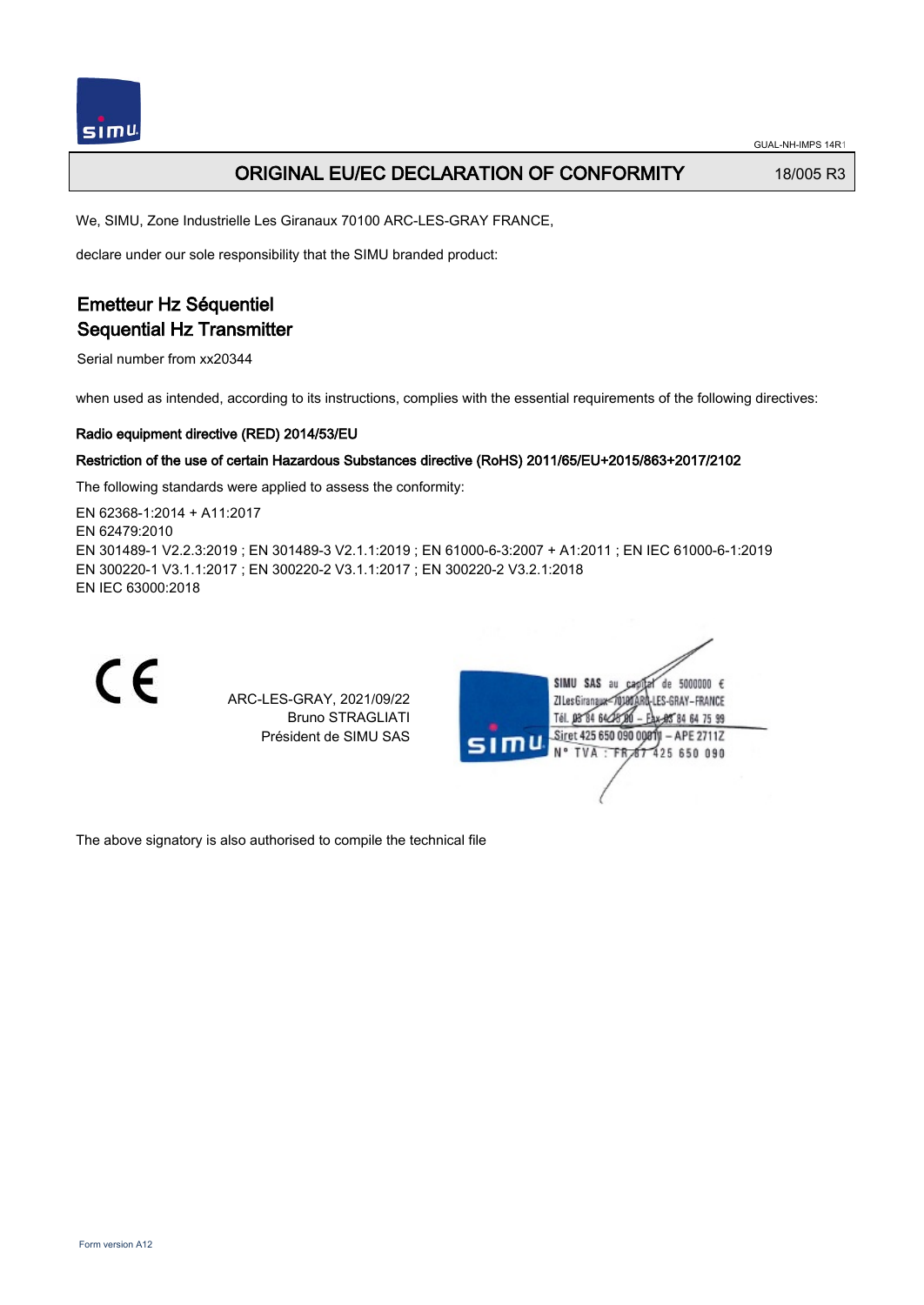

## ORIGINAL EU/EC DECLARATION OF CONFORMITY DECLARATION EU/CE DE CONFORMITE ORIGINALE

18/005 R3

We, SIMU, Zone Industrielle Les Giranaux 70100 ARC-LES-GRAY FRANCE, Nous,

declare under our sole responsibility that the SIMU branded product: declarons sous notre seule responsabilité que le produit de marque SIMU

# Emetteur Hz Séquentiel Sequential Hz Transmitter

Serial number from xx20344 Numéro de série à partir de

when used as intended, according to its instructions, complies with the essential requirements of the following directives: utilisé, selon l'usage prévu, comme décrit dans son manuel d'utilisation, est conforme aux exigences essentielles des directives suivantes

### Radio equipment directive (RED) 2014/53/EU

Directive sur les équipements radio 2014/53/EU

### Restriction of the use of certain Hazardous Substances directive (RoHS) 2011/65/EU+2015/863+2017/2102

Directive RoHS 2011/65/EU+2015/863+2017/2102

The following standards were applied to assess the conformity: Les normes de référence suivantes ont été appliquées pour évaluer la conformité

EN 62368‑1:2014 + A11:2017 EN 62479:2010 EN 301489‑1 V2.2.3:2019 ; EN 301489‑3 V2.1.1:2019 ; EN 61000‑6‑3:2007 + A1:2011 ; EN IEC 61000‑6‑1:2019 EN 300220‑1 V3.1.1:2017 ; EN 300220‑2 V3.1.1:2017 ; EN 300220‑2 V3.2.1:2018 EN IEC 63000:2018

CE

ARC-LES-GRAY, 2021/09/22 Bruno STRAGLIATI Président de SIMU SAS



The above signatory is also authorised to compile the technical file La personne signataire ci-dessus est aussi celle autorisée à constituer le dossier technique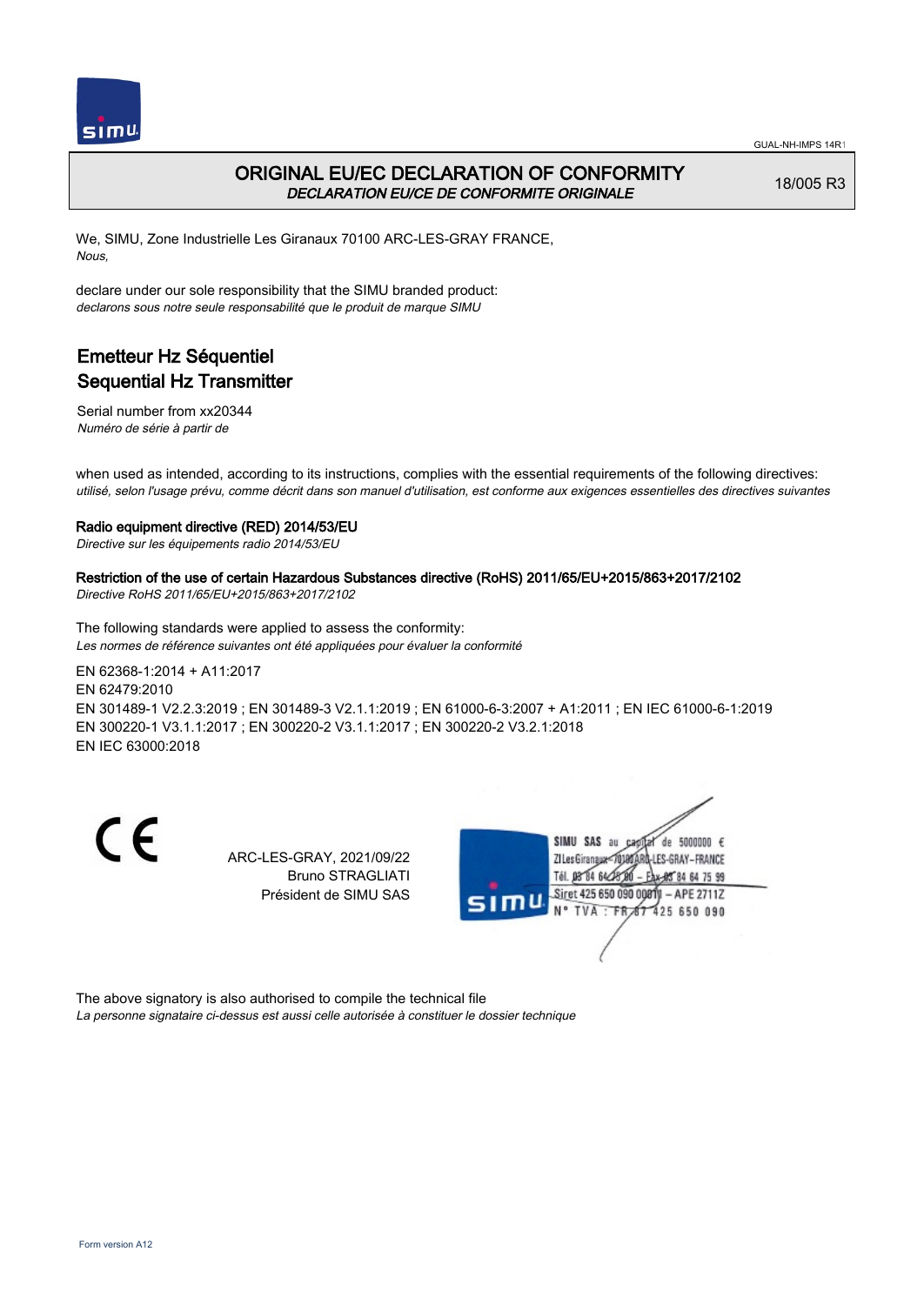



## ORIGINAL EU/EC DECLARATION OF CONFORMITY ORIGINAL EU/EG-KONFORMITÄTSERKLÄRUNG

18/005 R3

We, SIMU, Zone Industrielle Les Giranaux 70100 ARC-LES-GRAY FRANCE, Wir,

declare under our sole responsibility that the SIMU branded product: erklären unter unserer alleinigen Verantwortung, dass das mit der Marke SIMU versehene Produkt

# Emetteur Hz Séquentiel Sequential Hz Transmitter

Serial number from xx20344 Seriennummer ab

when used as intended, according to its instructions, complies with the essential requirements of the following directives: den einschlägigen Bestimmungen der folgenden Richtlinien entspricht, wenn es nach den Anweisungen des Herstellers bestimmungsgemäß verwendet wird

### Radio equipment directive (RED) 2014/53/EU

Funkanlagen-Richtlinie 2014/53/EU

### Restriction of the use of certain Hazardous Substances directive (RoHS) 2011/65/EU+2015/863+2017/2102

RoHS-Richtlinie 2011/65/EU+2015/863+2017/2102

The following standards were applied to assess the conformity: Die Konformität wird durch die Einhaltung folgender Normen nachgewiesen

EN 62368‑1:2014 + A11:2017 EN 62479:2010 EN 301489‑1 V2.2.3:2019 ; EN 301489‑3 V2.1.1:2019 ; EN 61000‑6‑3:2007 + A1:2011 ; EN IEC 61000‑6‑1:2019 EN 300220‑1 V3.1.1:2017 ; EN 300220‑2 V3.1.1:2017 ; EN 300220‑2 V3.2.1:2018 EN IEC 63000:2018

 $\epsilon$ 

ARC-LES-GRAY, 2021/09/22 Bruno STRAGLIATI Président de SIMU SAS



The above signatory is also authorised to compile the technical file

Die oben genannte Person ist auch bevollmächtigt, die relevanten technischen Unterlagen zusammenzustellen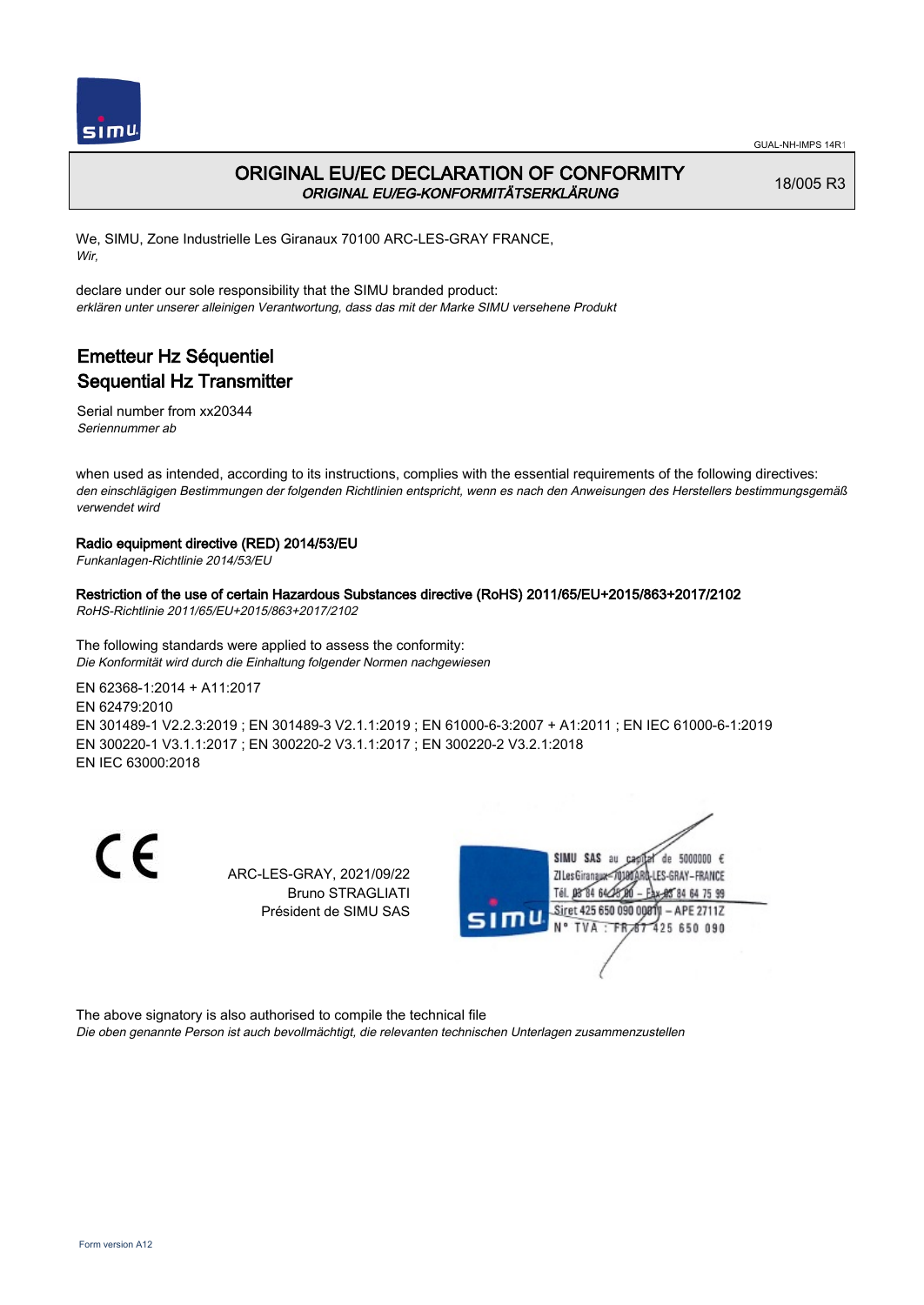



## ORIGINAL EU/EC DECLARATION OF CONFORMITY DECLARACIÓN UE/CE DE CONFORMIDAD ORIGINAL

18/005 R3

We, SIMU, Zone Industrielle Les Giranaux 70100 ARC-LES-GRAY FRANCE, Nosotros,

declare under our sole responsibility that the SIMU branded product: declaramos bajo nuestra única responsabilidad, que los productos de la marca SIMU

# Emetteur Hz Séquentiel Sequential Hz Transmitter

Serial number from xx20344 número de serie a partir de

when used as intended, according to its instructions, complies with the essential requirements of the following directives: cuando se utilizan según el uso previsto, de conformidad con sus instrucciones, cumplen con los requisitos esenciales de las siguientes directivas

### Radio equipment directive (RED) 2014/53/EU

Directiva equipos radioeléctricos 2014/53/EU

Restriction of the use of certain Hazardous Substances directive (RoHS) 2011/65/EU+2015/863+2017/2102 Directiva RoHS 2011/65/EU+2015/863+2017/2102

The following standards were applied to assess the conformity: Las siguientes normas de referencia han sido aplicadas para evaluar la conformidad

EN 62368‑1:2014 + A11:2017 EN 62479:2010 EN 301489‑1 V2.2.3:2019 ; EN 301489‑3 V2.1.1:2019 ; EN 61000‑6‑3:2007 + A1:2011 ; EN IEC 61000‑6‑1:2019 EN 300220‑1 V3.1.1:2017 ; EN 300220‑2 V3.1.1:2017 ; EN 300220‑2 V3.2.1:2018 EN IEC 63000:2018

C E

ARC-LES-GRAY, 2021/09/22 Bruno STRAGLIATI Président de SIMU SAS



The above signatory is also authorised to compile the technical file

el firmante, anteriormente mencionado tambien esta facultado para elaborar el expediente tecnico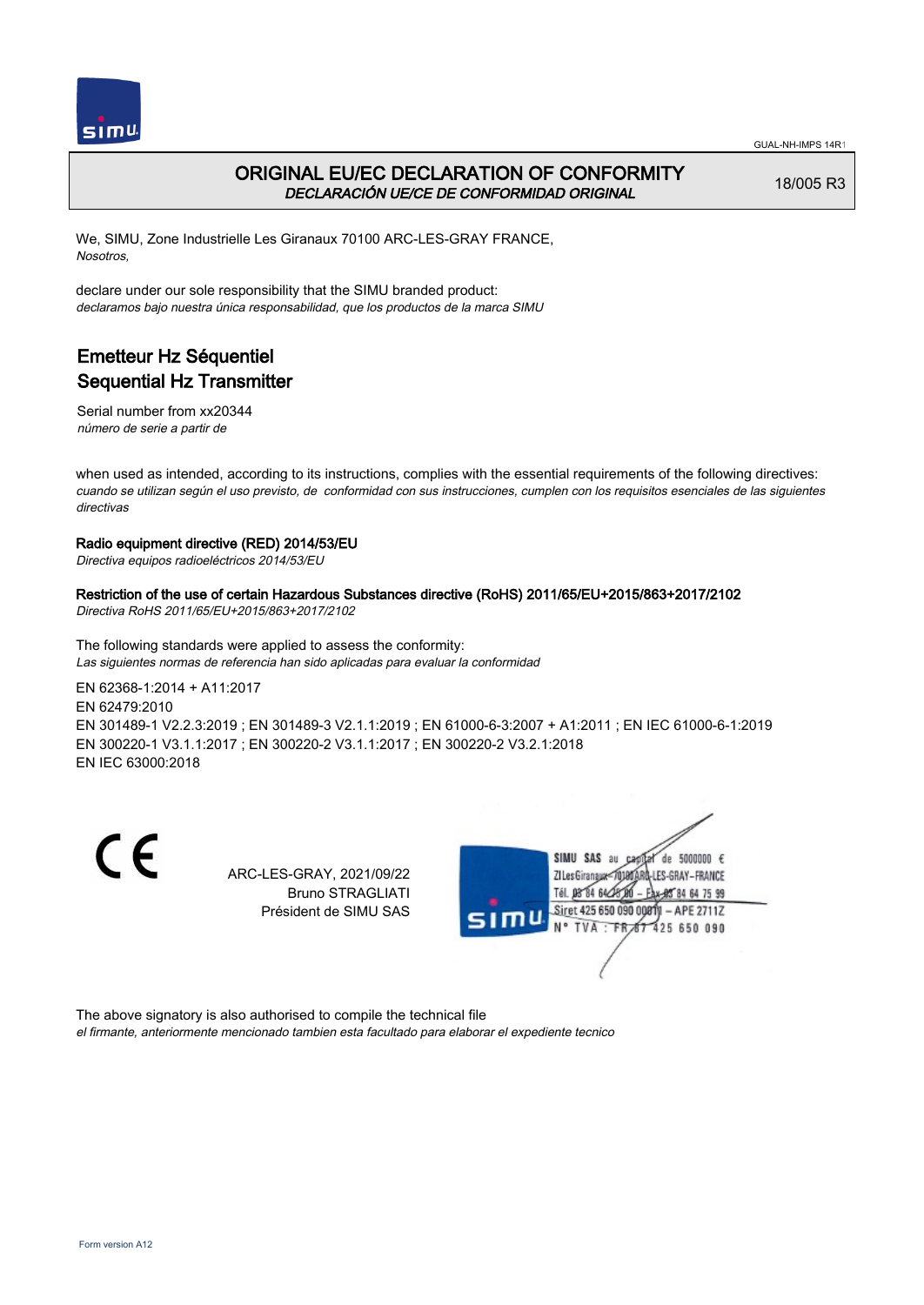

### ORIGINAL EU/EC DECLARATION OF CONFORMITY DICHIARAZIONE DI CONFORMITÀ UE/CE ORIGINALE

18/005 R3

We, SIMU, Zone Industrielle Les Giranaux 70100 ARC-LES-GRAY FRANCE, Noi,

declare under our sole responsibility that the SIMU branded product: dichiariamo sotto la nostra esclusiva responsabilità che l'appareccho di marca SIMU

# Emetteur Hz Séquentiel Sequential Hz Transmitter

Serial number from xx20344 Numero di serie a partire da

when used as intended, according to its instructions, complies with the essential requirements of the following directives: se utilizzato secondo l'uso previsto, come descritto nel suo manuale d'istruzioni, è conforme ai requisiti essenziali delle seguenti Direttive

### Radio equipment directive (RED) 2014/53/EU

Direttiva apparecchiature radio 2014/53/EU

### Restriction of the use of certain Hazardous Substances directive (RoHS) 2011/65/EU+2015/863+2017/2102

Direttiva RoHS 2011/65/EU+2015/863+2017/2102

The following standards were applied to assess the conformity: I seguenti standard di riferimento sono stati applicati per ottenere la conformità

EN 62368‑1:2014 + A11:2017 EN 62479:2010 EN 301489‑1 V2.2.3:2019 ; EN 301489‑3 V2.1.1:2019 ; EN 61000‑6‑3:2007 + A1:2011 ; EN IEC 61000‑6‑1:2019 EN 300220‑1 V3.1.1:2017 ; EN 300220‑2 V3.1.1:2017 ; EN 300220‑2 V3.2.1:2018 EN IEC 63000:2018

CE

ARC-LES-GRAY, 2021/09/22 Bruno STRAGLIATI Président de SIMU SAS



The above signatory is also authorised to compile the technical file Il firmatario è inoltre autorizzato a costituire il fascicolo tecnico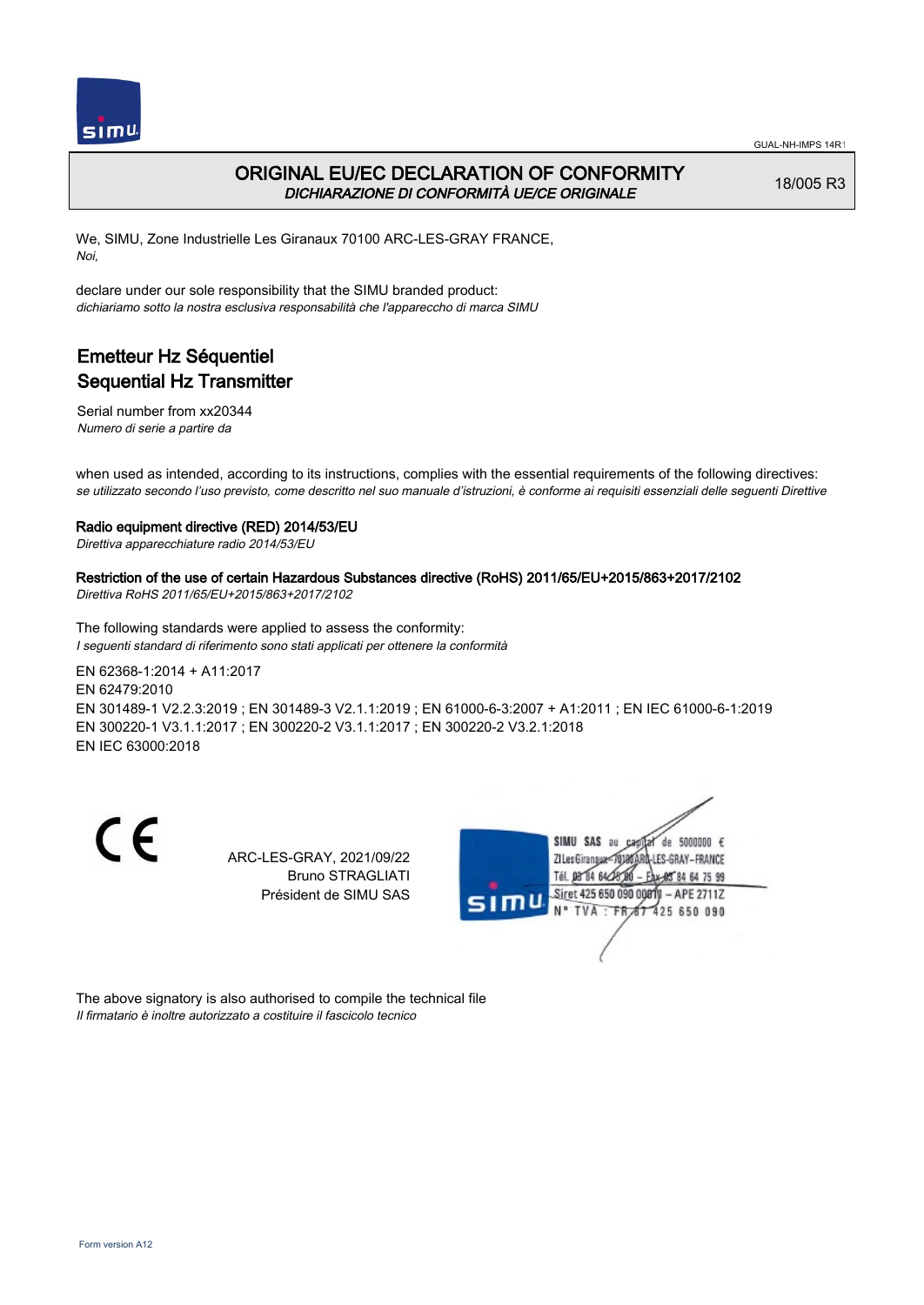



## ORIGINAL EU/EC DECLARATION OF CONFORMITY ОРИГИНАЛНА EU/EC ДЕКЛАРАЦИЯ ЗА СЪОТВЕТСТВИЕ

18/005 R3

We, SIMU, Zone Industrielle Les Giranaux 70100 ARC-LES-GRAY FRANCE, Ние,

declare under our sole responsibility that the SIMU branded product: декларираме на своя лична отговорност, че продукт с търговска марка SIMU

# Emetteur Hz Séquentiel Sequential Hz Transmitter

Serial number from xx20344 сериен номер от

when used as intended, according to its instructions, complies with the essential requirements of the following directives: когато се използва съобразно предназначението си и в съответствие с инструкциите е в съответствие с основните изисквания на следните директиви

### Radio equipment directive (RED) 2014/53/EU

Директива за радио оборудване 2014/53/EU

#### Restriction of the use of certain Hazardous Substances directive (RoHS) 2011/65/EU+2015/863+2017/2102

RoHS Директива относно ограничението на употребата на определени опасни вещества в електрическото и електронното оборудване 2011/65/EU+2015/863+2017/2102

The following standards were applied to assess the conformity: Следните референтни стандарти са приложени за оценяване на съответствието

EN 62368‑1:2014 + A11:2017 EN 62479:2010 EN 301489‑1 V2.2.3:2019 ; EN 301489‑3 V2.1.1:2019 ; EN 61000‑6‑3:2007 + A1:2011 ; EN IEC 61000‑6‑1:2019 EN 300220‑1 V3.1.1:2017 ; EN 300220‑2 V3.1.1:2017 ; EN 300220‑2 V3.2.1:2018 EN IEC 63000:2018

 $\epsilon$ 

ARC-LES-GRAY, 2021/09/22 Bruno STRAGLIATI Président de SIMU SAS



The above signatory is also authorised to compile the technical file Гоеподписващия също е упълномощен да съставя техническо досие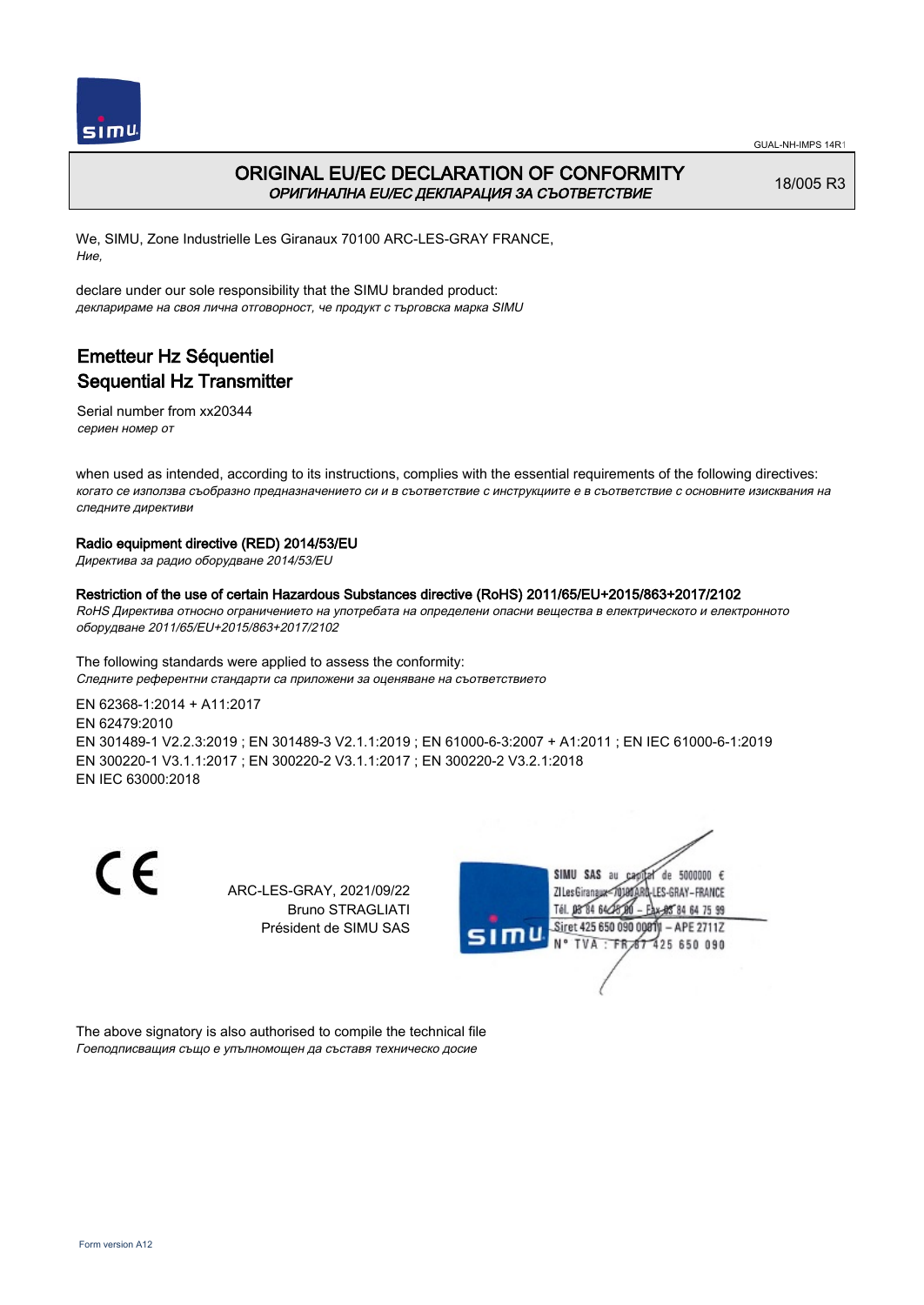

## ORIGINAL EU/EC DECLARATION OF CONFORMITY ORIGINÁLNÍ EU/ES PROHLÁŠENÍ O SHODĚ

18/005 R3

We, SIMU, Zone Industrielle Les Giranaux 70100 ARC-LES-GRAY FRANCE, My,

declare under our sole responsibility that the SIMU branded product: prohlašujeme na svou výlučnou odpovědnost, že výrobek značky SIMU

# Emetteur Hz Séquentiel Sequential Hz Transmitter

Serial number from xx20344 Sériové číslo od

when used as intended, according to its instructions, complies with the essential requirements of the following directives: pokud je používán v souladu s účelem použití a s návodem, splňuje základní požadavky těchto směrnic

### Radio equipment directive (RED) 2014/53/EU

Směrnice o dodávání rádiových zařízení na trh 2014/53/EU

#### Restriction of the use of certain Hazardous Substances directive (RoHS) 2011/65/EU+2015/863+2017/2102

Směrnice o omezení používání některých nebezpečných látek v elektrických a elektronických zařízeních 2011/65/EU+2015/863+2017/2102

The following standards were applied to assess the conformity: Pro posouzení shody byly použity následující normy

EN 62368‑1:2014 + A11:2017 EN 62479:2010 EN 301489‑1 V2.2.3:2019 ; EN 301489‑3 V2.1.1:2019 ; EN 61000‑6‑3:2007 + A1:2011 ; EN IEC 61000‑6‑1:2019 EN 300220‑1 V3.1.1:2017 ; EN 300220‑2 V3.1.1:2017 ; EN 300220‑2 V3.2.1:2018 EN IEC 63000:2018

CE

ARC-LES-GRAY, 2021/09/22 Bruno STRAGLIATI Président de SIMU SAS



The above signatory is also authorised to compile the technical file Výše uvedená osoba je také osoba pověřená sestavením technické dokumentace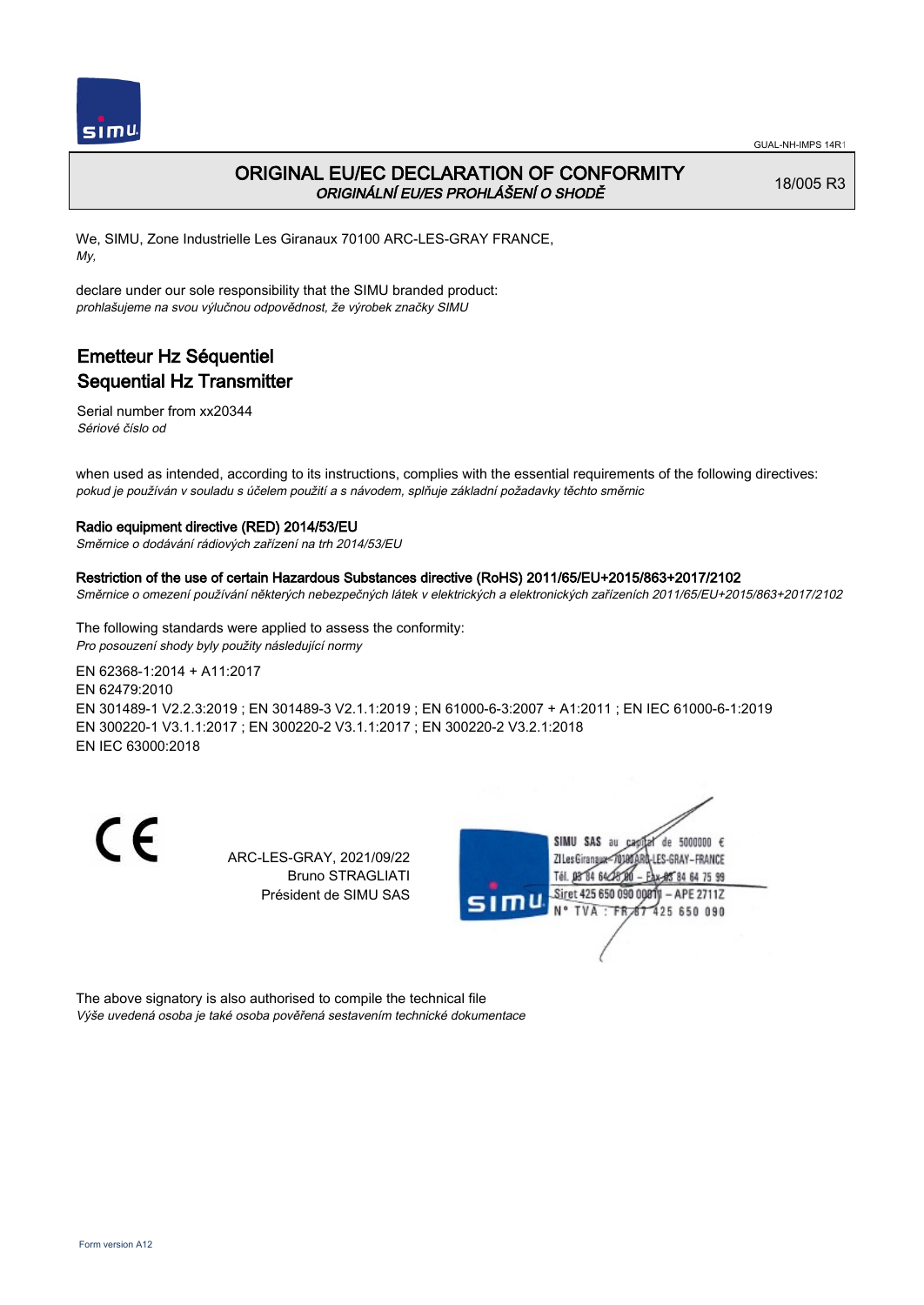



## ORIGINAL EU/EC DECLARATION OF CONFORMITY ORIGINAL EU/EF-OVERENSSTEMMELSESERKLÆRING

18/005 R3

We, SIMU, Zone Industrielle Les Giranaux 70100 ARC-LES-GRAY FRANCE, Vi,

declare under our sole responsibility that the SIMU branded product: erklærer som eneansvarlige, at SIMU mærkede produkter

# Emetteur Hz Séquentiel Sequential Hz Transmitter

Serial number from xx20344 serienummer fra

when used as intended, according to its instructions, complies with the essential requirements of the following directives: når det anvendes efter hensigten, efter dennes instrukser, overholder kravene i følgende direktiver

### Radio equipment directive (RED) 2014/53/EU

Radioudstyrsdirektivet 2014/53/EU

### Restriction of the use of certain Hazardous Substances directive (RoHS) 2011/65/EU+2015/863+2017/2102

RoHS direktiv 2011/65/EU+2015/863+2017/2102

The following standards were applied to assess the conformity: Referencestandarderne der følger blev anvendt til at vurdere overholdelsen

EN 62368‑1:2014 + A11:2017 EN 62479:2010 EN 301489‑1 V2.2.3:2019 ; EN 301489‑3 V2.1.1:2019 ; EN 61000‑6‑3:2007 + A1:2011 ; EN IEC 61000‑6‑1:2019 EN 300220‑1 V3.1.1:2017 ; EN 300220‑2 V3.1.1:2017 ; EN 300220‑2 V3.2.1:2018 EN IEC 63000:2018

 $\epsilon$ 

ARC-LES-GRAY, 2021/09/22 Bruno STRAGLIATI Président de SIMU SAS



The above signatory is also authorised to compile the technical file Personen nævnt ovenfor er også godkendt til at udarbejde det tekniske dossier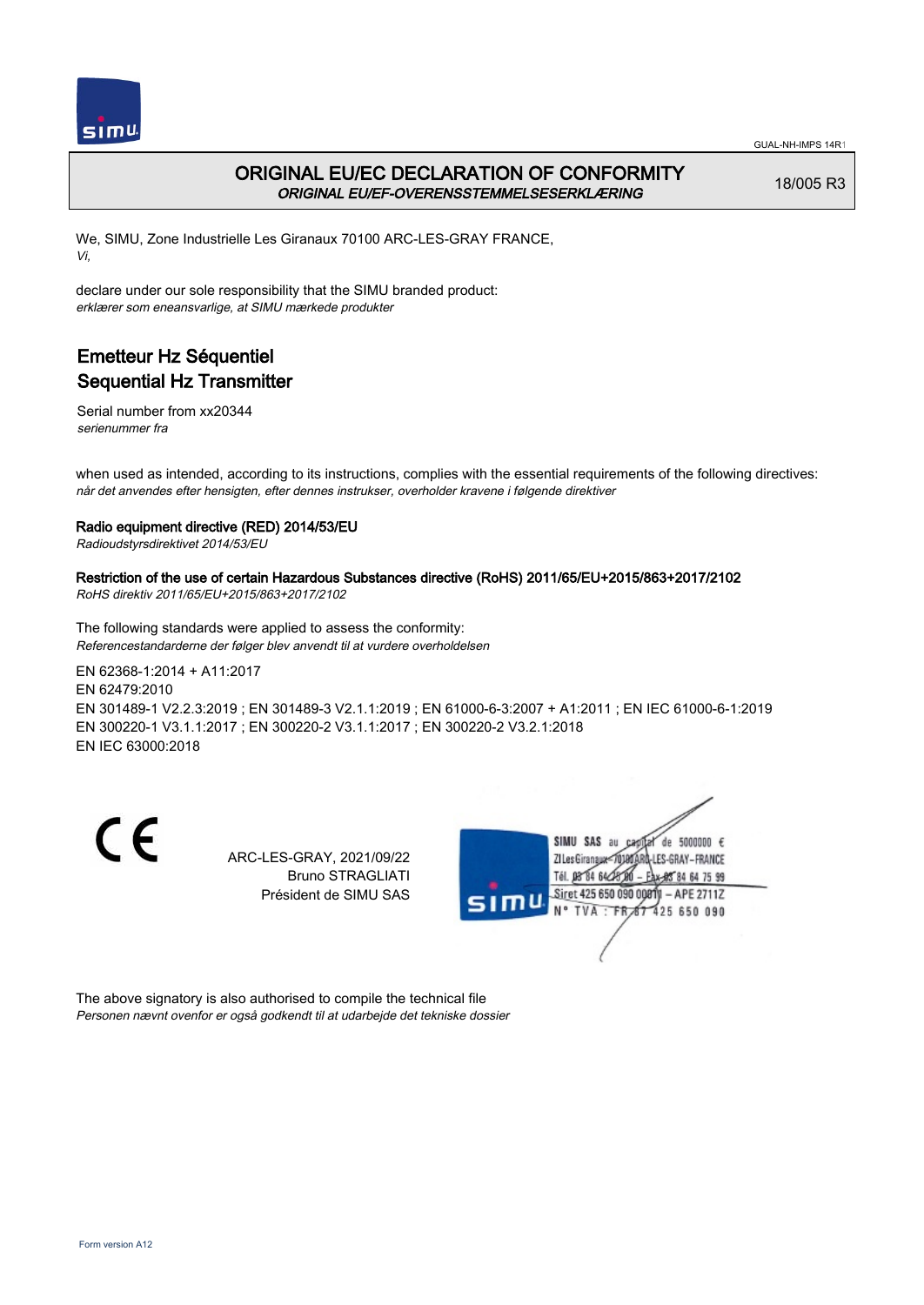

### ORIGINAL EU/EC DECLARATION OF CONFORMITY EL/EK VASTAVUSDEKLARATSIOON

18/005 R3

We, SIMU, Zone Industrielle Les Giranaux 70100 ARC-LES-GRAY FRANCE, Meie,

declare under our sole responsibility that the SIMU branded product: kinnitame kogu vastutusega, et SIMU kaubamärgiga tooted

# Emetteur Hz Séquentiel Sequential Hz Transmitter

Serial number from xx20344 Seerianumber alates

when used as intended, according to its instructions, complies with the essential requirements of the following directives: kui kasutatakse eesmärgipäraselt ja juhiste kohaselt, vastavad käesoleva direktiivi põhinõuetele

### Radio equipment directive (RED) 2014/53/EU

Direktiiv raadioseadmete turul kättesaadavuse kohta 2014/53/EU

#### Restriction of the use of certain Hazardous Substances directive (RoHS) 2011/65/EU+2015/863+2017/2102

RoHs direktiiv ohtlike ainete kasutamise piirangute kohta elektri- ja elektroonikaseadmetes 2011/65/EU+2015/863+2017/2102

The following standards were applied to assess the conformity: Vastavusdeklaratsiooni hindamiseks kasutatakse järgmisi standardeid

EN 62368‑1:2014 + A11:2017 EN 62479:2010 EN 301489‑1 V2.2.3:2019 ; EN 301489‑3 V2.1.1:2019 ; EN 61000‑6‑3:2007 + A1:2011 ; EN IEC 61000‑6‑1:2019 EN 300220‑1 V3.1.1:2017 ; EN 300220‑2 V3.1.1:2017 ; EN 300220‑2 V3.2.1:2018 EN IEC 63000:2018

 $\epsilon$ 

ARC-LES-GRAY, 2021/09/22 Bruno STRAGLIATI Président de SIMU SAS



The above signatory is also authorised to compile the technical file Eelpool nimetatud isik on volitatud koostama tehnilist dokumentatsiooni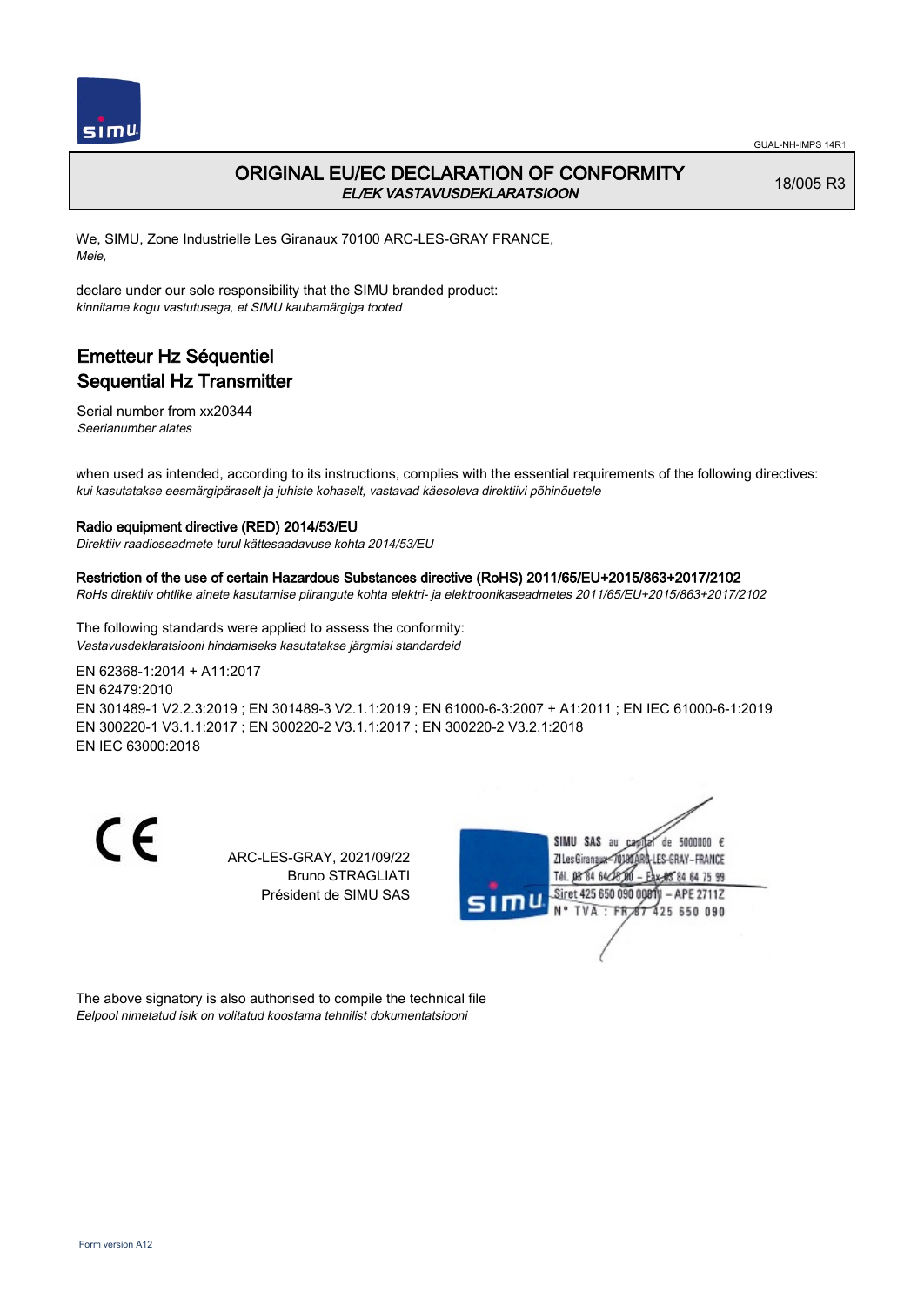

## ORIGINAL EU/EC DECLARATION OF CONFORMITY ALKUPERÄISET EU/EY-VAATIMUSTENMUKAISUUSVAKUUTUS

18/005 R3

We, SIMU, Zone Industrielle Les Giranaux 70100 ARC-LES-GRAY FRANCE, Me,

declare under our sole responsibility that the SIMU branded product: vakuutamme omalla vastuullamme, että SIMU merkkituote

# Emetteur Hz Séquentiel Sequential Hz Transmitter

Serial number from xx20344 sarianumerot

when used as intended, according to its instructions, complies with the essential requirements of the following directives: kun käytettynä oikein ja sen ohjeiden mukaan, noudattaa seuraavien direktiivien olennaisia vaatimuksia

### Radio equipment directive (RED) 2014/53/EU

Radiolaitteiden direktiivin 2014/53/EU

### Restriction of the use of certain Hazardous Substances directive (RoHS) 2011/65/EU+2015/863+2017/2102

RoHS direktiivin 2011/65/EU+2015/863+2017/2102

The following standards were applied to assess the conformity: Seuraavia viitestandardeja sovellettiin vaatimustenmukaisuusvakuutusta arvioitaessa

EN 62368‑1:2014 + A11:2017 EN 62479:2010 EN 301489‑1 V2.2.3:2019 ; EN 301489‑3 V2.1.1:2019 ; EN 61000‑6‑3:2007 + A1:2011 ; EN IEC 61000‑6‑1:2019 EN 300220‑1 V3.1.1:2017 ; EN 300220‑2 V3.1.1:2017 ; EN 300220‑2 V3.2.1:2018 EN IEC 63000:2018

 $\epsilon$ 

ARC-LES-GRAY, 2021/09/22 Bruno STRAGLIATI Président de SIMU SAS



The above signatory is also authorised to compile the technical file Yllä allekirjoittaja on myös valtuutettu kokoamaan teknisten tiedostojen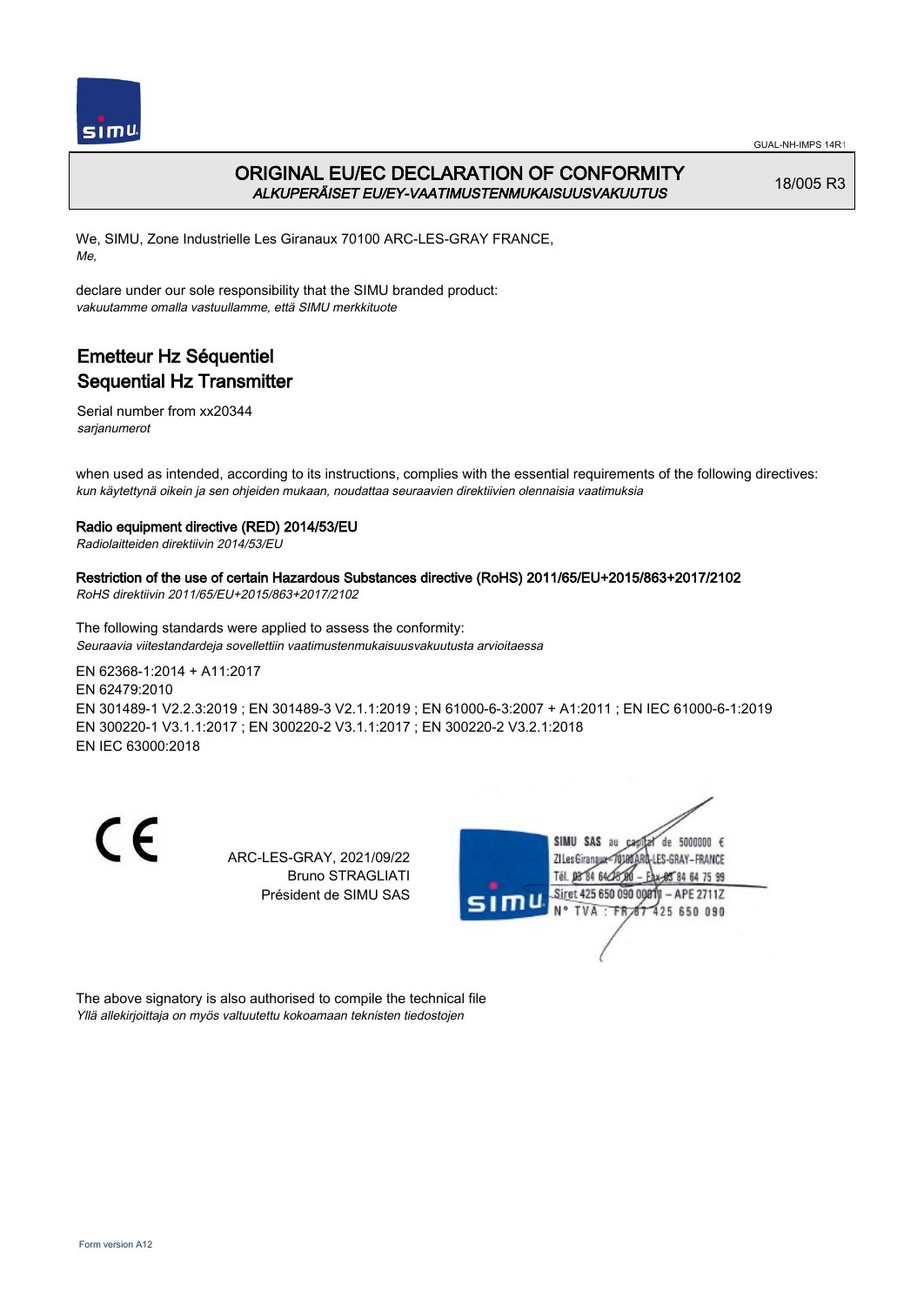

### ORIGINAL EU/EC DECLARATION OF CONFORMITY ΠΡΩΤΟΤΥΠΟ ΔΗΛΩΣΗ ΣΥΜΜΟΡΦΩΣΗΣ ΕΕ/EK

18/005 R3

We, SIMU, Zone Industrielle Les Giranaux 70100 ARC-LES-GRAY FRANCE, εμείς,

declare under our sole responsibility that the SIMU branded product: Δηλώνουμε αναλαμβάνοντας την αποκλειστική ευθύνη ότι το επώνυμο προϊόν SIMU

# Emetteur Hz Séquentiel Sequential Hz Transmitter

Serial number from xx20344 σειριακό αριθμό από

when used as intended, according to its instructions, complies with the essential requirements of the following directives: όταν χρησιμοποιείται όπως έχει προβλεφθεί, σύμφωνα με τις οδηγίες του, συμφωνεί με τις βασικές απαιτήσεις των ακόλουθων οδηγιών

### Radio equipment directive (RED) 2014/53/EU

Οδηγία ραδιοεξοπλισμού 2014/53/EU

### Restriction of the use of certain Hazardous Substances directive (RoHS) 2011/65/EU+2015/863+2017/2102

Οδηγίας RoHS 2011/65/EU+2015/863+2017/2102

The following standards were applied to assess the conformity: Τα πρότυπα αναφοράς που ακολουθούν εφαρμόστηκαν με σκοπό την αξιολόγηση της συμμόρφωσης

EN 62368‑1:2014 + A11:2017 EN 62479:2010 EN 301489‑1 V2.2.3:2019 ; EN 301489‑3 V2.1.1:2019 ; EN 61000‑6‑3:2007 + A1:2011 ; EN IEC 61000‑6‑1:2019 EN 300220‑1 V3.1.1:2017 ; EN 300220‑2 V3.1.1:2017 ; EN 300220‑2 V3.2.1:2018 EN IEC 63000:2018

C E

ARC-LES-GRAY, 2021/09/22 Bruno STRAGLIATI Président de SIMU SAS



The above signatory is also authorised to compile the technical file

Το πρόσωπο που αναφέρεται παραπάνω είναι επίσης εξουσιοδοτημένο να καταρτίσει τον τεχνικό φάκελο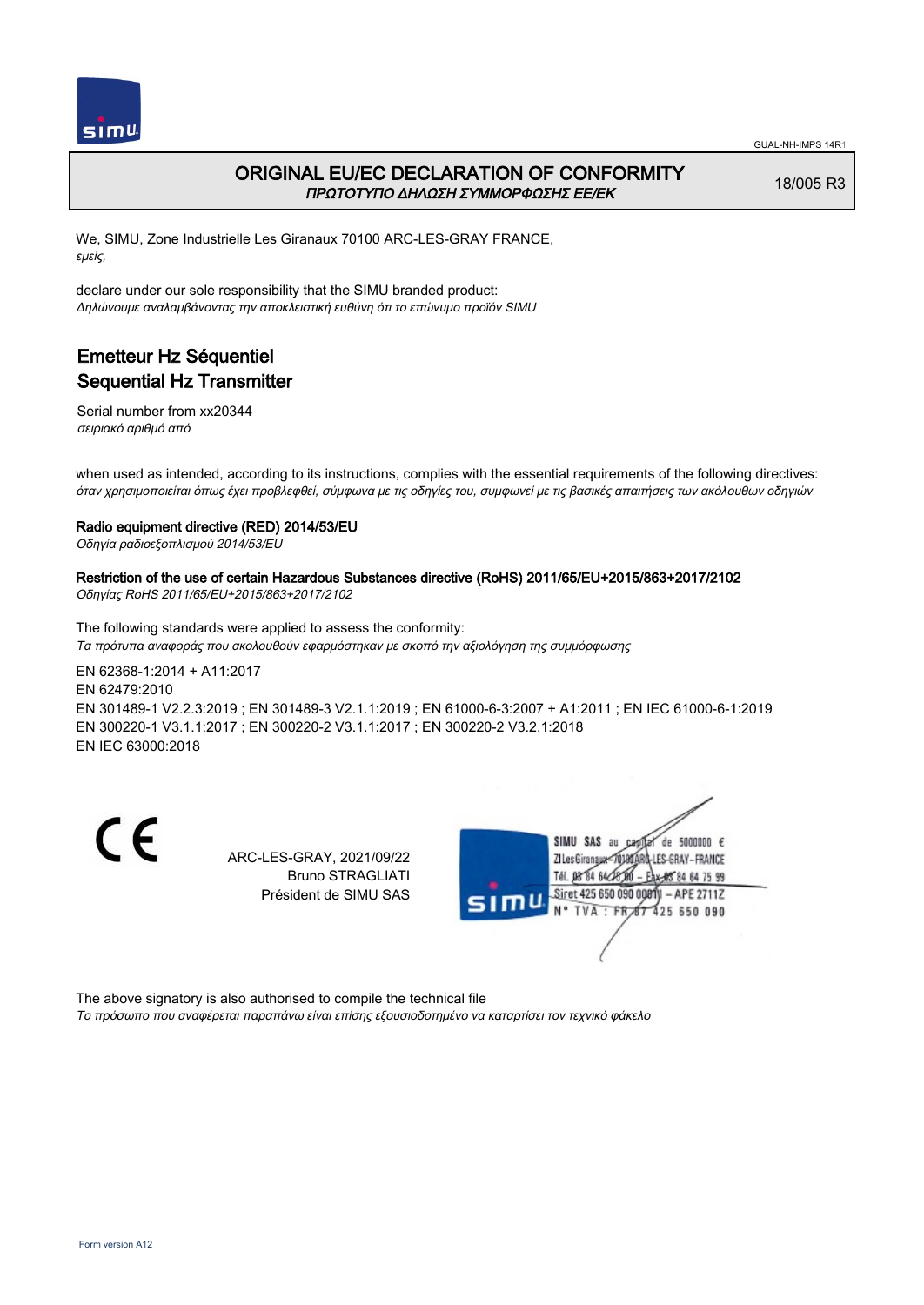

## ORIGINAL EU/EC DECLARATION OF CONFORMITY ORGINALNA EU/EC DEKLARACIJA O USKLAĐENOSTI

18/005 R3

We, SIMU, Zone Industrielle Les Giranaux 70100 ARC-LES-GRAY FRANCE, Mi,

declare under our sole responsibility that the SIMU branded product: izjavljujemo pod punom odgovornošču da je proizvod marke SIMU

# Emetteur Hz Séquentiel Sequential Hz Transmitter

Serial number from xx20344 Serijski broj iz

when used as intended, according to its instructions, complies with the essential requirements of the following directives: ako se upotrebljava prema namjeni, prema važećim uputama, usklađen sa prijeko potrebnim zahtijevima slijedećih direktiva

### Radio equipment directive (RED) 2014/53/EU

Direktiva za radijsku opremu 2014/53/EU

### Restriction of the use of certain Hazardous Substances directive (RoHS) 2011/65/EU+2015/863+2017/2102

Direktiva RoHS 2011/65/EU+2015/863+2017/2102

The following standards were applied to assess the conformity: Slijedeće reference standarda se primjenjuju da se odredi usklađenost

EN 62368‑1:2014 + A11:2017 EN 62479:2010 EN 301489‑1 V2.2.3:2019 ; EN 301489‑3 V2.1.1:2019 ; EN 61000‑6‑3:2007 + A1:2011 ; EN IEC 61000‑6‑1:2019 EN 300220‑1 V3.1.1:2017 ; EN 300220‑2 V3.1.1:2017 ; EN 300220‑2 V3.2.1:2018 EN IEC 63000:2018

 $\epsilon$ 

ARC-LES-GRAY, 2021/09/22 Bruno STRAGLIATI Président de SIMU SAS



The above signatory is also authorised to compile the technical file Gore navedeni potpisnik također je ovlašten za sastavljanje tehničkog dokumenta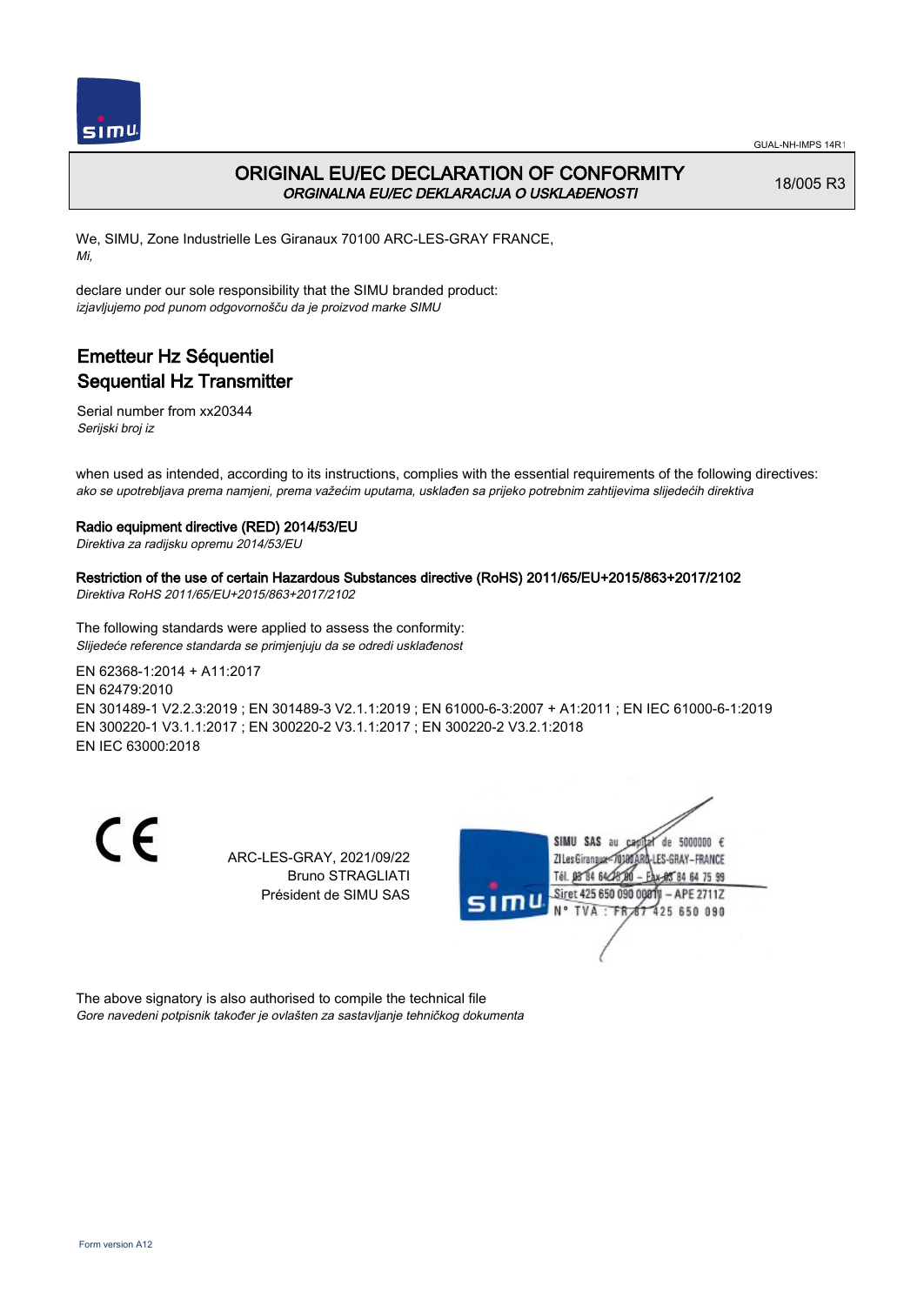

### ORIGINAL EU/EC DECLARATION OF CONFORMITY Eredeti EU/CE Megfelelőségi Nyilatkozat

18/005 R3

We, SIMU, Zone Industrielle Les Giranaux 70100 ARC-LES-GRAY FRANCE, Alulírott,

declare under our sole responsibility that the SIMU branded product: felelősségünk teljes tudatában kijelentjük, hogy a szóban forgó SIMU termék

# Emetteur Hz Séquentiel Sequential Hz Transmitter

Serial number from xx20344 Sorozatszámtól

when used as intended, according to its instructions, complies with the essential requirements of the following directives: megfelel, az alábbi irányelvekben megfogalmazott alapvető követelményeknek

### Radio equipment directive (RED) 2014/53/EU

A rádióberendezésekről szóló irányelv 2014/53/EU

#### Restriction of the use of certain Hazardous Substances directive (RoHS) 2011/65/EU+2015/863+2017/2102

RoHS irányelv 2011/65/EU+2015/863+2017/2102

The following standards were applied to assess the conformity: A megfelelőség biztosításának érdekében az alábbi szabványok kerültek alkalmazásra

EN 62368‑1:2014 + A11:2017 EN 62479:2010 EN 301489‑1 V2.2.3:2019 ; EN 301489‑3 V2.1.1:2019 ; EN 61000‑6‑3:2007 + A1:2011 ; EN IEC 61000‑6‑1:2019 EN 300220‑1 V3.1.1:2017 ; EN 300220‑2 V3.1.1:2017 ; EN 300220‑2 V3.2.1:2018 EN IEC 63000:2018

 $\epsilon$ 

ARC-LES-GRAY, 2021/09/22 Bruno STRAGLIATI Président de SIMU SAS



The above signatory is also authorised to compile the technical file A fent említett aláíró is jogosult a műszaki dokumentáció összeállítására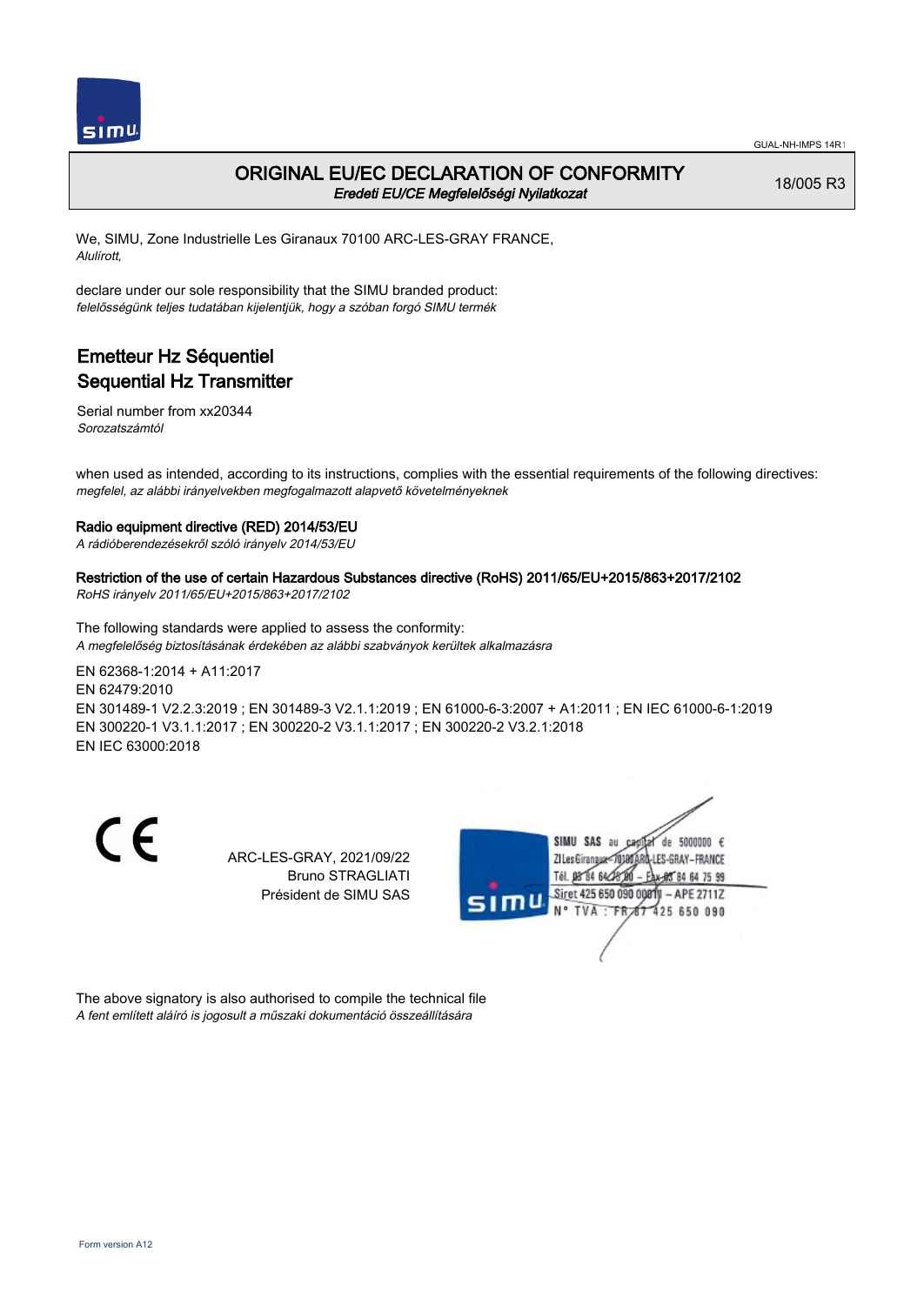

## ORIGINAL EU/EC DECLARATION OF CONFORMITY ORIGINALI ES/EB ATITIKTIES DEKLARACIJA

18/005 R3

We, SIMU, Zone Industrielle Les Giranaux 70100 ARC-LES-GRAY FRANCE, Mes,

declare under our sole responsibility that the SIMU branded product: atsakingai deklaruojame, kad SIMU kompanijos produktas

# Emetteur Hz Séquentiel Sequential Hz Transmitter

Serial number from xx20344 Serijos numeris nuo

when used as intended, according to its instructions, complies with the essential requirements of the following directives: naudojamas pagal paskirtį, pagal gamintojo instrukcijas, atitinka esminius šių Direktyvų reikalavimus

### Radio equipment directive (RED) 2014/53/EU

Radijo ryšio įrenginių direktyva 2014/53/EU

### Restriction of the use of certain Hazardous Substances directive (RoHS) 2011/65/EU+2015/863+2017/2102

PMNA (RoHS) direktyva 2011/65/EU+2015/863+2017/2102

The following standards were applied to assess the conformity: Įverinti deklaruojamą atitiktį buvo taikomi toliau nurodyti standartai

EN 62368‑1:2014 + A11:2017 EN 62479:2010 EN 301489‑1 V2.2.3:2019 ; EN 301489‑3 V2.1.1:2019 ; EN 61000‑6‑3:2007 + A1:2011 ; EN IEC 61000‑6‑1:2019 EN 300220‑1 V3.1.1:2017 ; EN 300220‑2 V3.1.1:2017 ; EN 300220‑2 V3.2.1:2018 EN IEC 63000:2018

 $\epsilon$ 

ARC-LES-GRAY, 2021/09/22 Bruno STRAGLIATI Président de SIMU SAS



The above signatory is also authorised to compile the technical file Asmuo, pasirašęs šią deklaraciją, taip pat turi įgaliojimą sudaryti techninę bylą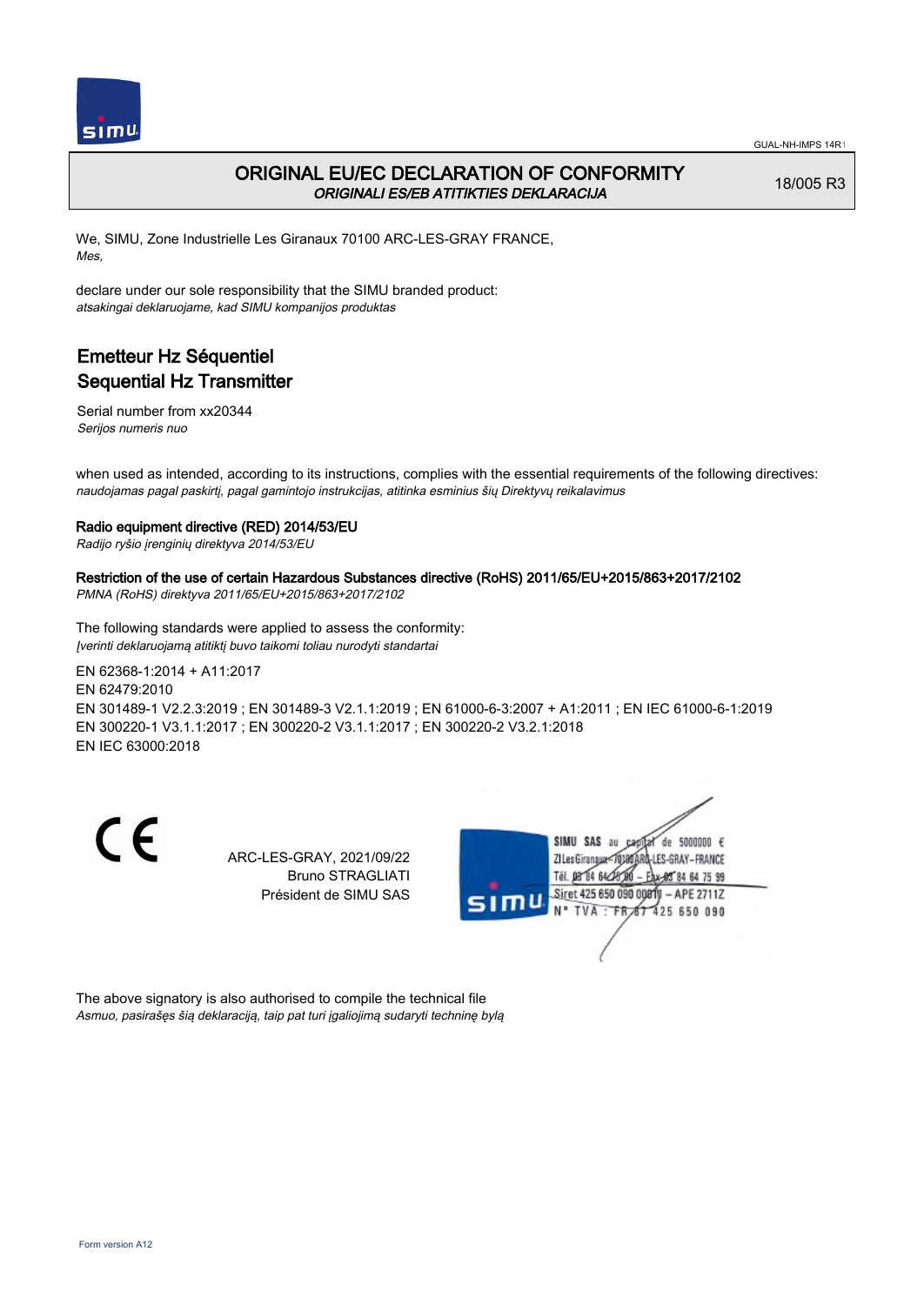

## ORIGINAL EU/EC DECLARATION OF CONFORMITY ES/EK ATBILSTĪBAS DEKLARĀCIJA

18/005 R3

We, SIMU, Zone Industrielle Les Giranaux 70100 ARC-LES-GRAY FRANCE, Mēs,

declare under our sole responsibility that the SIMU branded product: ar pilnu atbildību, apliecinām, ka SIMU zīmola produkti,

# Emetteur Hz Séquentiel Sequential Hz Transmitter

Serial number from xx20344 sērijas numurs no

when used as intended, according to its instructions, complies with the essential requirements of the following directives: ja tie tiek lietoti saskaņā ar norādījumiem, atbilst šo direktīvu pamatprasībām

### Radio equipment directive (RED) 2014/53/EU

Direktīva par radioiekārtu pieejamību tirgū 2014/53/EU

#### Restriction of the use of certain Hazardous Substances directive (RoHS) 2011/65/EU+2015/863+2017/2102

RoHs Direktīva par dažādu bīstamu vielu izmantošanas ierobežošanu elektriskās un elektroniskās iekārtās 2011/65/EU+2015/863+2017/2102

The following standards were applied to assess the conformity: Atbilstības deklarācijas novērtēšanai tiek pielietoti sekojoši standarti

EN 62368‑1:2014 + A11:2017 EN 62479:2010 EN 301489‑1 V2.2.3:2019 ; EN 301489‑3 V2.1.1:2019 ; EN 61000‑6‑3:2007 + A1:2011 ; EN IEC 61000‑6‑1:2019 EN 300220‑1 V3.1.1:2017 ; EN 300220‑2 V3.1.1:2017 ; EN 300220‑2 V3.2.1:2018 EN IEC 63000:2018

 $\epsilon$ 

ARC-LES-GRAY, 2021/09/22 Bruno STRAGLIATI Président de SIMU SAS



The above signatory is also authorised to compile the technical file Iepriekš minētā persona ir pilnvarota sastādīt tehnisko dokumentāciju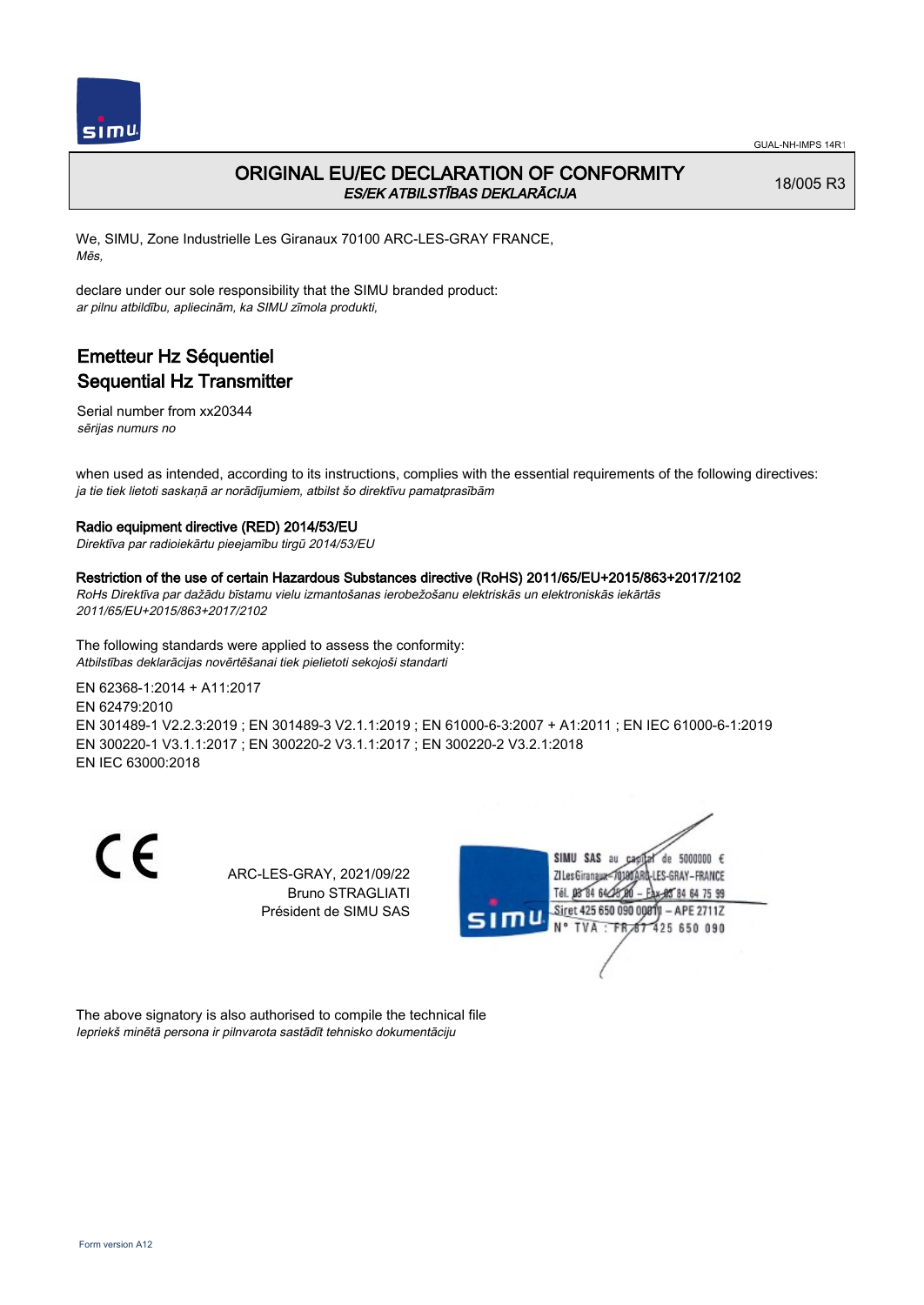

## ORIGINAL EU/EC DECLARATION OF CONFORMITY OORSPRONKELIJKE EU/EG-CONFORMITEITSVERKLARING

18/005 R3

We, SIMU, Zone Industrielle Les Giranaux 70100 ARC-LES-GRAY FRANCE, Wij,

declare under our sole responsibility that the SIMU branded product: verklaren op eigen verantwoordelijkheid dat het produkt van het SIMU

# Emetteur Hz Séquentiel Sequential Hz Transmitter

Serial number from xx20344 Serienummer van

when used as intended, according to its instructions, complies with the essential requirements of the following directives: wanneer gebruikt voor de juiste toepassing voldoet aan de essentiële eisen van de volgende richtlijnen

### Radio equipment directive (RED) 2014/53/EU

Richtlijn radioapparatuur 2014/53/EU

### Restriction of the use of certain Hazardous Substances directive (RoHS) 2011/65/EU+2015/863+2017/2102

RoHS Richtlijn 2011/65/EU+2015/863+2017/2102

The following standards were applied to assess the conformity: De volgende referentiestandaarden worden toegepast om de overeenstemming te evalueren

EN 62368‑1:2014 + A11:2017 EN 62479:2010 EN 301489‑1 V2.2.3:2019 ; EN 301489‑3 V2.1.1:2019 ; EN 61000‑6‑3:2007 + A1:2011 ; EN IEC 61000‑6‑1:2019 EN 300220‑1 V3.1.1:2017 ; EN 300220‑2 V3.1.1:2017 ; EN 300220‑2 V3.2.1:2018 EN IEC 63000:2018

 $\epsilon$ 

ARC-LES-GRAY, 2021/09/22 Bruno STRAGLIATI Président de SIMU SAS



The above signatory is also authorised to compile the technical file De bovengenoemde persoon is ook bevoegd om het technisch dossier samen te stellen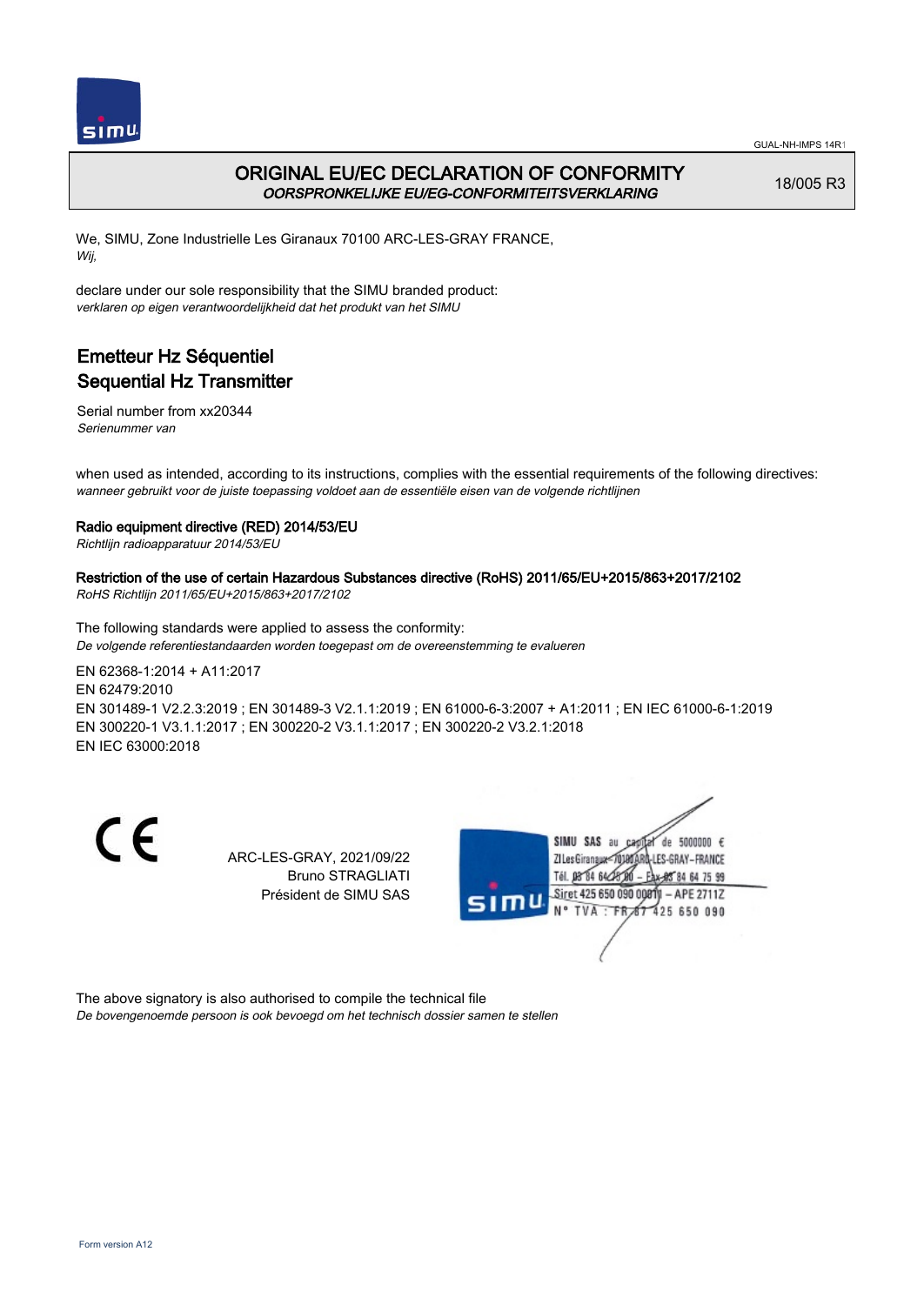

## ORIGINAL EU/EC DECLARATION OF CONFORMITY ORIGINAL EU / CE - ERKLÆRING

18/005 R3

We, SIMU, Zone Industrielle Les Giranaux 70100 ARC-LES-GRAY FRANCE, Vi,

declare under our sole responsibility that the SIMU branded product: erklærer under vårt eneansvar at SIMU merket produkt

# Emetteur Hz Séquentiel Sequential Hz Transmitter

Serial number from xx20344 Serienummer fra

when used as intended, according to its instructions, complies with the essential requirements of the following directives: når de brukes som forutsatt, i henhold til sin instruks, i samsvar med de grunnlegende kravene i følgende direktiver

### Radio equipment directive (RED) 2014/53/EU

Radioutstyr direktivet 2014/53/EU

### Restriction of the use of certain Hazardous Substances directive (RoHS) 2011/65/EU+2015/863+2017/2102

RoHS-direktivet 2011/65/EU+2015/863+2017/2102

The following standards were applied to assess the conformity: Følgende referansestandarder ble brukt for å vurdere samsvar

EN 62368‑1:2014 + A11:2017 EN 62479:2010 EN 301489‑1 V2.2.3:2019 ; EN 301489‑3 V2.1.1:2019 ; EN 61000‑6‑3:2007 + A1:2011 ; EN IEC 61000‑6‑1:2019 EN 300220‑1 V3.1.1:2017 ; EN 300220‑2 V3.1.1:2017 ; EN 300220‑2 V3.2.1:2018 EN IEC 63000:2018

 $\epsilon$ 

ARC-LES-GRAY, 2021/09/22 Bruno STRAGLIATI Président de SIMU SAS



The above signatory is also authorised to compile the technical file Ovennevnte underskrevet fullmakt til å utarbeide den tekniske dokumentasjonen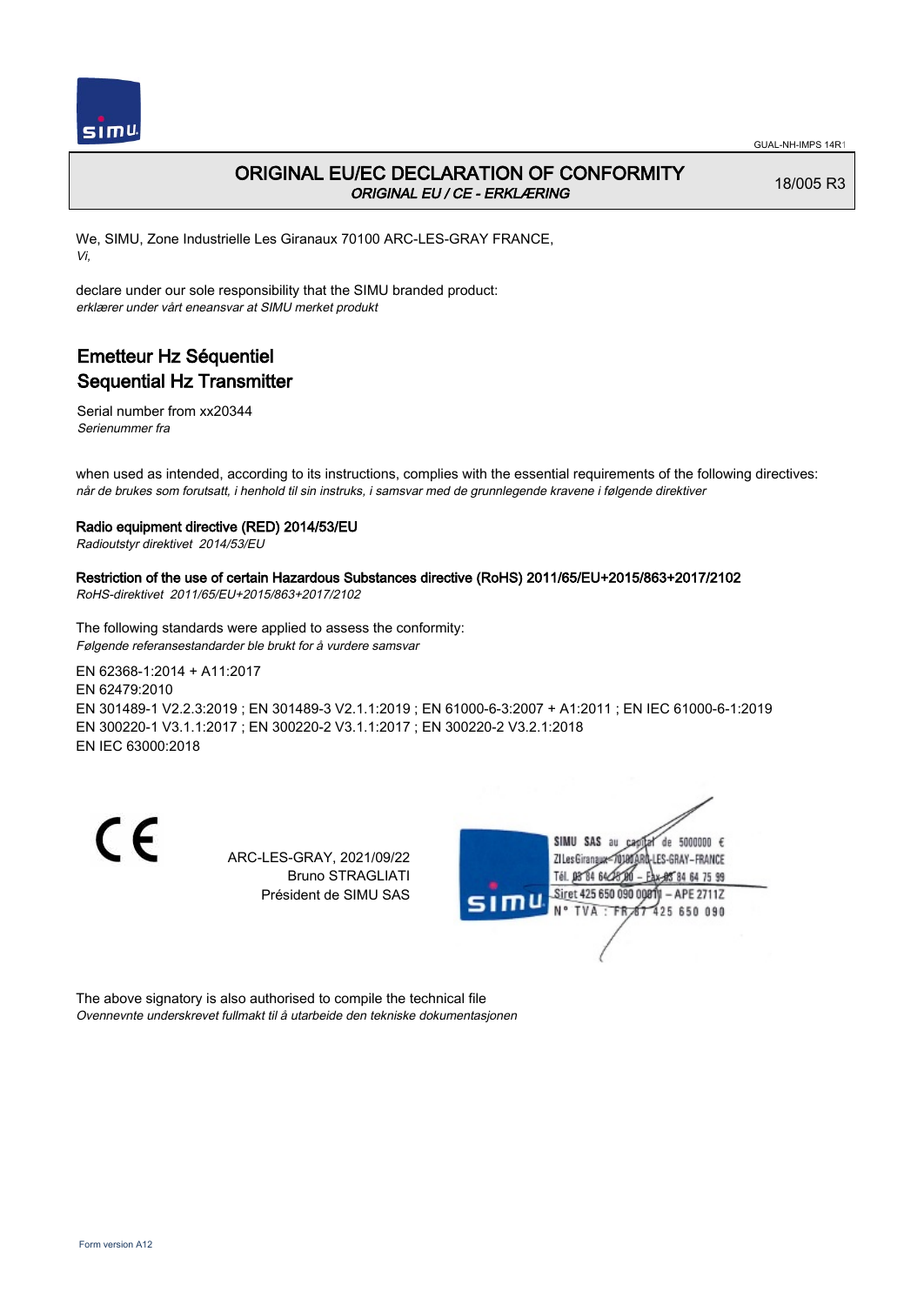

## ORIGINAL EU/EC DECLARATION OF CONFORMITY ORYGINALNA DEKLARACJA ZGODNOŚCI UE/WE

18/005 R3

We, SIMU, Zone Industrielle Les Giranaux 70100 ARC-LES-GRAY FRANCE, My,

declare under our sole responsibility that the SIMU branded product: deklarujemy z pełną odpowiedzialnością, że produkt oznaczony marką SIMU

# Emetteur Hz Séquentiel Sequential Hz Transmitter

Serial number from xx20344 z numerem seryjnym od

when used as intended, according to its instructions, complies with the essential requirements of the following directives: gdy jest używany zgodnie z przeznaczeniem i instrukcjami, spełnia podstawowe wymagania następujących Dyrektyw

### Radio equipment directive (RED) 2014/53/EU

Dyrektywa o urządzeniach radiowych 2014/53/EU

### Restriction of the use of certain Hazardous Substances directive (RoHS) 2011/65/EU+2015/863+2017/2102

Dyrektywa RoHS 2011/65/EU+2015/863+2017/2102

The following standards were applied to assess the conformity: Do oceny zgodności zostały zastosowane następujące normy

EN 62368‑1:2014 + A11:2017 EN 62479:2010 EN 301489‑1 V2.2.3:2019 ; EN 301489‑3 V2.1.1:2019 ; EN 61000‑6‑3:2007 + A1:2011 ; EN IEC 61000‑6‑1:2019 EN 300220‑1 V3.1.1:2017 ; EN 300220‑2 V3.1.1:2017 ; EN 300220‑2 V3.2.1:2018 EN IEC 63000:2018

CE

ARC-LES-GRAY, 2021/09/22 Bruno STRAGLIATI Président de SIMU SAS



The above signatory is also authorised to compile the technical file

Osoba wskazana powyżej jest również upoważniony do przygotowania dokumentacji technicznej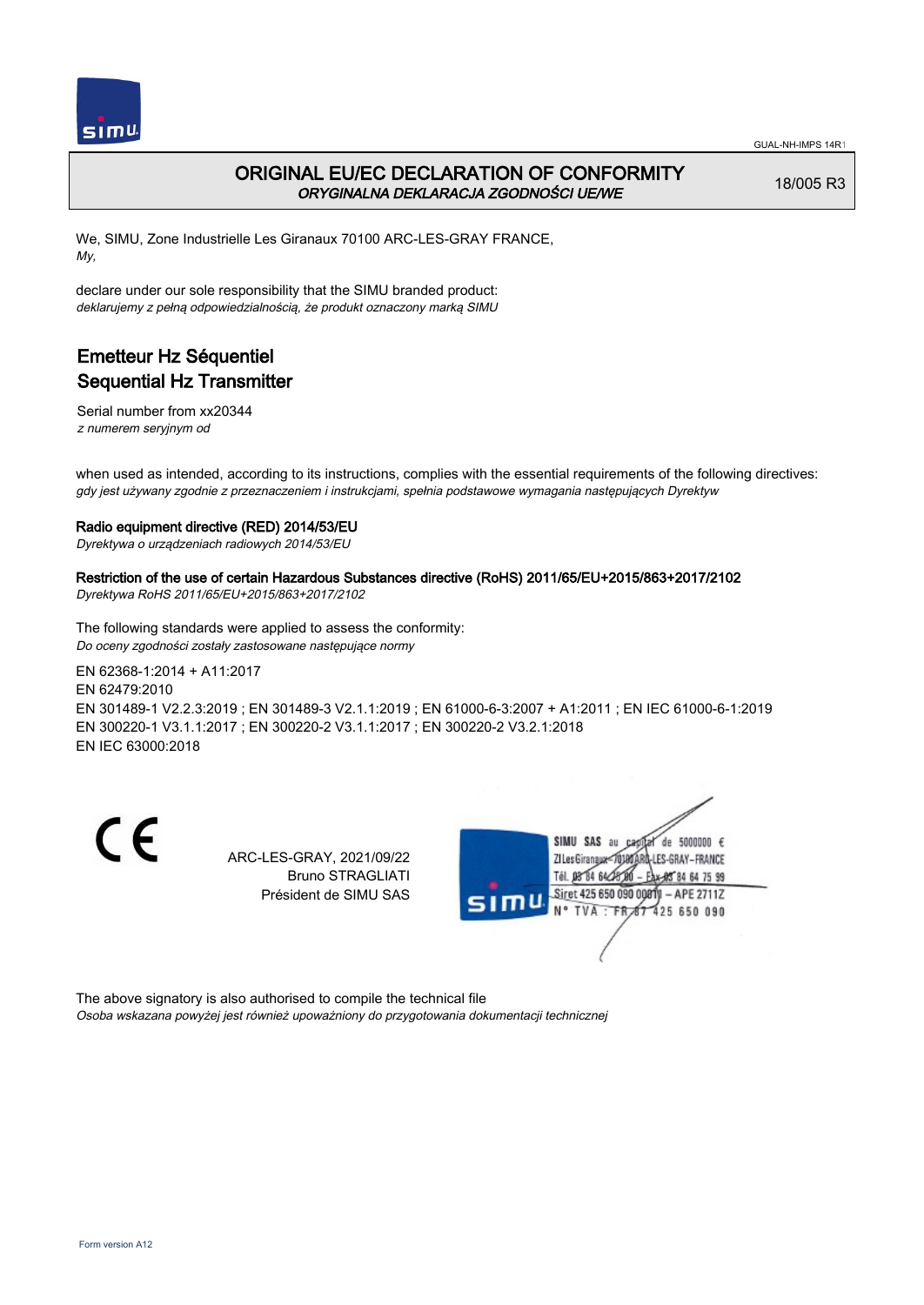

## ORIGINAL EU/EC DECLARATION OF CONFORMITY DECLARAÇÃO UE/CE DE CONFORMIDADE ORIGINAL

18/005 R3

We, SIMU, Zone Industrielle Les Giranaux 70100 ARC-LES-GRAY FRANCE, Nós,

declare under our sole responsibility that the SIMU branded product: declaramos sob nossa única responsabilidade que o dispositivo marca SIMU

# Emetteur Hz Séquentiel Sequential Hz Transmitter

Serial number from xx20344 Número de série desde

when used as intended, according to its instructions, complies with the essential requirements of the following directives: Quando utilizado de acordo com sua a aplicação, segundo as suas instruções, cumpre os requisitos essenciais das seguintes diretivas

### Radio equipment directive (RED) 2014/53/EU

Diretiva equipamentos de rádio 2014/53/EU

### Restriction of the use of certain Hazardous Substances directive (RoHS) 2011/65/EU+2015/863+2017/2102

Diretiva RoHS 2011/65/EU+2015/863+2017/2102

The following standards were applied to assess the conformity: As normas de referência apresentadas em seguida foram aplicadas para avaliar a conformidade

EN 62368‑1:2014 + A11:2017 EN 62479:2010 EN 301489‑1 V2.2.3:2019 ; EN 301489‑3 V2.1.1:2019 ; EN 61000‑6‑3:2007 + A1:2011 ; EN IEC 61000‑6‑1:2019 EN 300220‑1 V3.1.1:2017 ; EN 300220‑2 V3.1.1:2017 ; EN 300220‑2 V3.2.1:2018 EN IEC 63000:2018

CE

ARC-LES-GRAY, 2021/09/22 Bruno STRAGLIATI Président de SIMU SAS



The above signatory is also authorised to compile the technical file A pessoa nomeada acima também está autorizada a compilar o processo técnico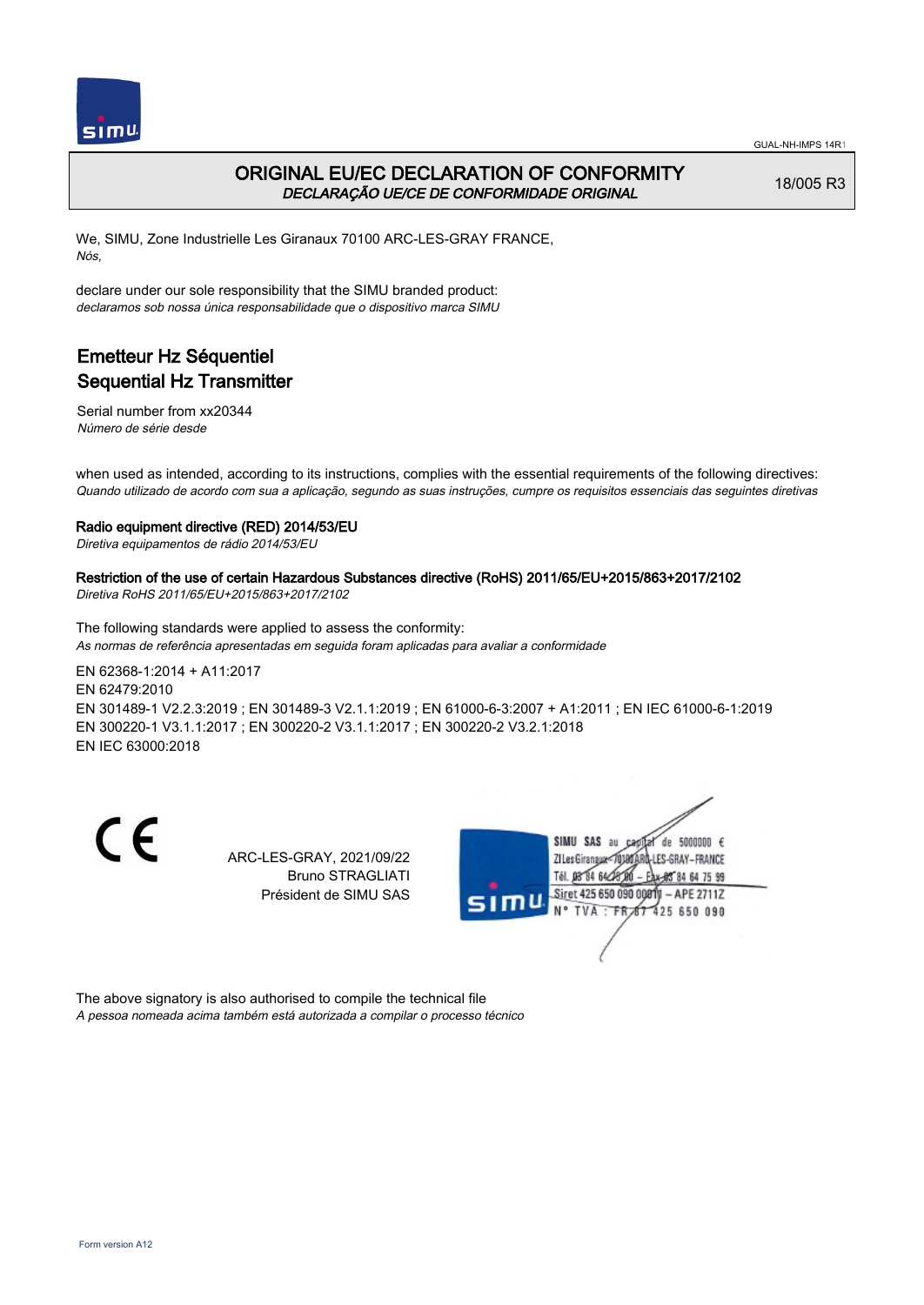

## ORIGINAL EU/EC DECLARATION OF CONFORMITY ORIGINAL EU/EC DECLARAIE DE CONFORMITATE

18/005 R3

We, SIMU, Zone Industrielle Les Giranaux 70100 ARC-LES-GRAY FRANCE, Noi,

declare under our sole responsibility that the SIMU branded product: declarăm pe propria răspundere că produsele marca SIMU

# Emetteur Hz Séquentiel Sequential Hz Transmitter

Serial number from xx20344 Numărul de serie din

when used as intended, according to its instructions, complies with the essential requirements of the following directives: utilizate conform destinaiei lor, aa cum este descris în manualul de utilizare, sunt în conformitate cu cerinele eseniale ale următoarelor directive

### Radio equipment directive (RED) 2014/53/EU

Directiva privind echipamentele radio 2014/53/EU

Restriction of the use of certain Hazardous Substances directive (RoHS) 2011/65/EU+2015/863+2017/2102 Directiva RoHS 2011/65/EU+2015/863+2017/2102

The following standards were applied to assess the conformity: Următoarele standarde de referină au fost aplicate pentru respectarea conformităii

EN 62368‑1:2014 + A11:2017 EN 62479:2010 EN 301489‑1 V2.2.3:2019 ; EN 301489‑3 V2.1.1:2019 ; EN 61000‑6‑3:2007 + A1:2011 ; EN IEC 61000‑6‑1:2019 EN 300220‑1 V3.1.1:2017 ; EN 300220‑2 V3.1.1:2017 ; EN 300220‑2 V3.2.1:2018 EN IEC 63000:2018

 $\epsilon$ 

ARC-LES-GRAY, 2021/09/22 Bruno STRAGLIATI Président de SIMU SAS



The above signatory is also authorised to compile the technical file Semnatarul de mai sus este, de asemenea, autorizat să întocmească dosarul tehnic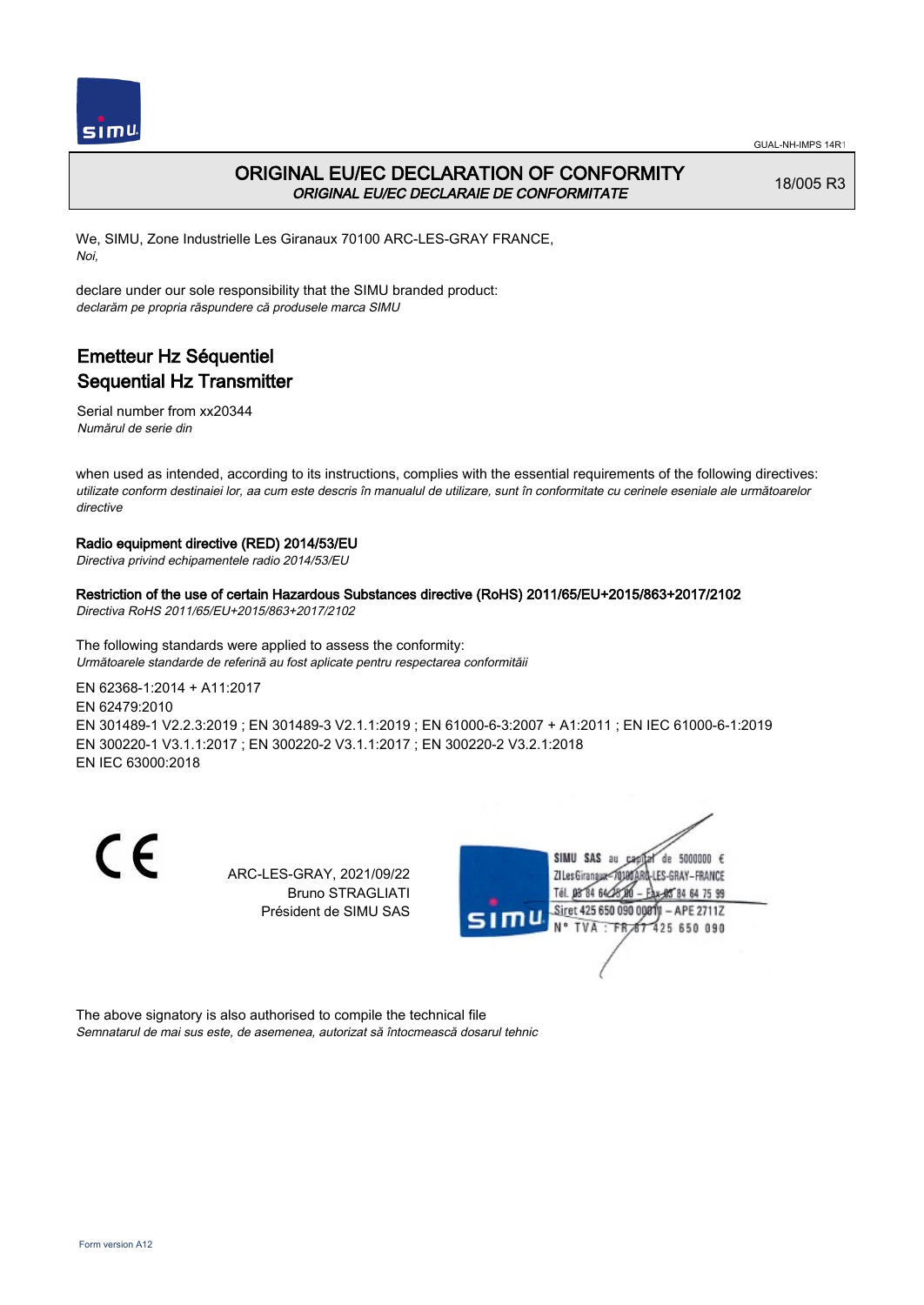

## ORIGINAL EU/EC DECLARATION OF CONFORMITY ORIGINAL EU/EG-FÖRSÄKRAN OM ÖVERENSSTÄMMELSE

18/005 R3

We, SIMU, Zone Industrielle Les Giranaux 70100 ARC-LES-GRAY FRANCE, Vi,

declare under our sole responsibility that the SIMU branded product: försäkrar på eget ansvar att produkten av varumärket SIMU

# Emetteur Hz Séquentiel Sequential Hz Transmitter

Serial number from xx20344 Serienumret från

when used as intended, according to its instructions, complies with the essential requirements of the following directives: uppfyller de grundläggande kraven i följande direktiv när den används på det sätt som avses, i enlighet med bruksanvisningen

### Radio equipment directive (RED) 2014/53/EU

Direktivet om radioutrustning 2014/53/EU

### Restriction of the use of certain Hazardous Substances directive (RoHS) 2011/65/EU+2015/863+2017/2102

RoHS-direktivet 2011/65/EU+2015/863+2017/2102

The following standards were applied to assess the conformity: Följande referensnormer har tillämpats för att göra en bedömning av överensstämmelsen

EN 62368‑1:2014 + A11:2017 EN 62479:2010 EN 301489‑1 V2.2.3:2019 ; EN 301489‑3 V2.1.1:2019 ; EN 61000‑6‑3:2007 + A1:2011 ; EN IEC 61000‑6‑1:2019 EN 300220‑1 V3.1.1:2017 ; EN 300220‑2 V3.1.1:2017 ; EN 300220‑2 V3.2.1:2018 EN IEC 63000:2018

 $\epsilon$ 

ARC-LES-GRAY, 2021/09/22 Bruno STRAGLIATI Président de SIMU SAS



The above signatory is also authorised to compile the technical file

Den person som anges ovan är också behörig att ställa samman den tekniska dokumentationen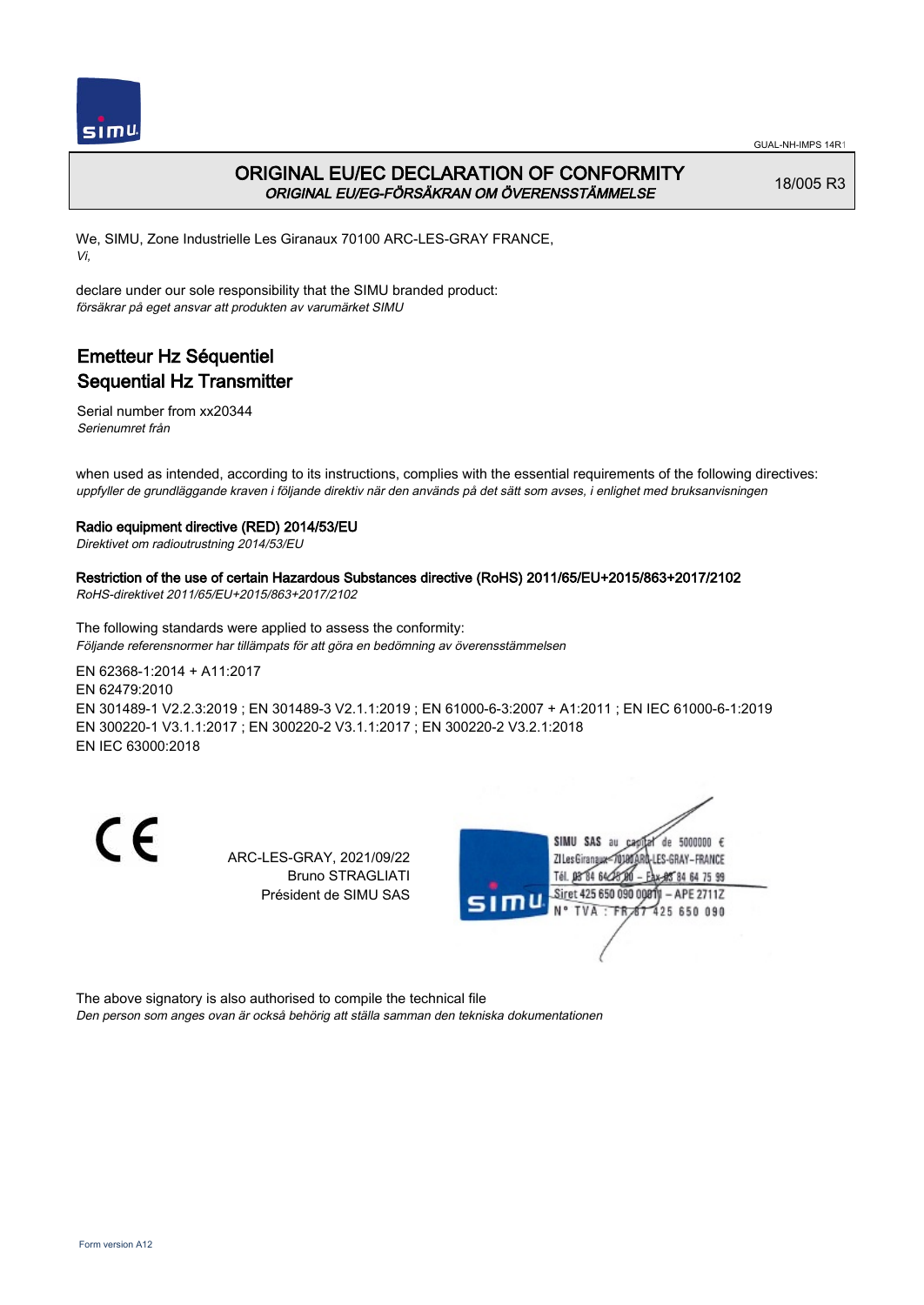

### ORIGINAL EU/EC DECLARATION OF CONFORMITY ORIGINÁLNE VYHLÁSENIE EU/ES O ZHODE

18/005 R3

We, SIMU, Zone Industrielle Les Giranaux 70100 ARC-LES-GRAY FRANCE, My,

declare under our sole responsibility that the SIMU branded product: vyhlasujeme na svoju výlučnú zodpovednosť, že výrobok značky SIMU

# Emetteur Hz Séquentiel Sequential Hz Transmitter

Serial number from xx20344 Seriové číslo od

when used as intended, according to its instructions, complies with the essential requirements of the following directives: ak je používaný v súlade s účelom použitia a s návodom, spĺňa základné požiadavky týchto smerníc

#### Radio equipment directive (RED) 2014/53/EU

Smernica o sprístupňovaniu rádiových zariadení na trhu 2014/53/EU

#### Restriction of the use of certain Hazardous Substances directive (RoHS) 2011/65/EU+2015/863+2017/2102

Smernica o obmedzení používania určitých nebezpečných látok v elektrických a elektronických zariadeniach 2011/65/EU+2015/863+2017/2102

The following standards were applied to assess the conformity: Pre posúdenie zhody boli použité následujúce normy

EN 62368‑1:2014 + A11:2017 EN 62479:2010 EN 301489‑1 V2.2.3:2019 ; EN 301489‑3 V2.1.1:2019 ; EN 61000‑6‑3:2007 + A1:2011 ; EN IEC 61000‑6‑1:2019 EN 300220‑1 V3.1.1:2017 ; EN 300220‑2 V3.1.1:2017 ; EN 300220‑2 V3.2.1:2018 EN IEC 63000:2018

 $\epsilon$ 

ARC-LES-GRAY, 2021/09/22 Bruno STRAGLIATI Président de SIMU SAS



The above signatory is also authorised to compile the technical file uvedená osoba je tiež osoba zodpovedná za vypracovanie technickej dokumentácie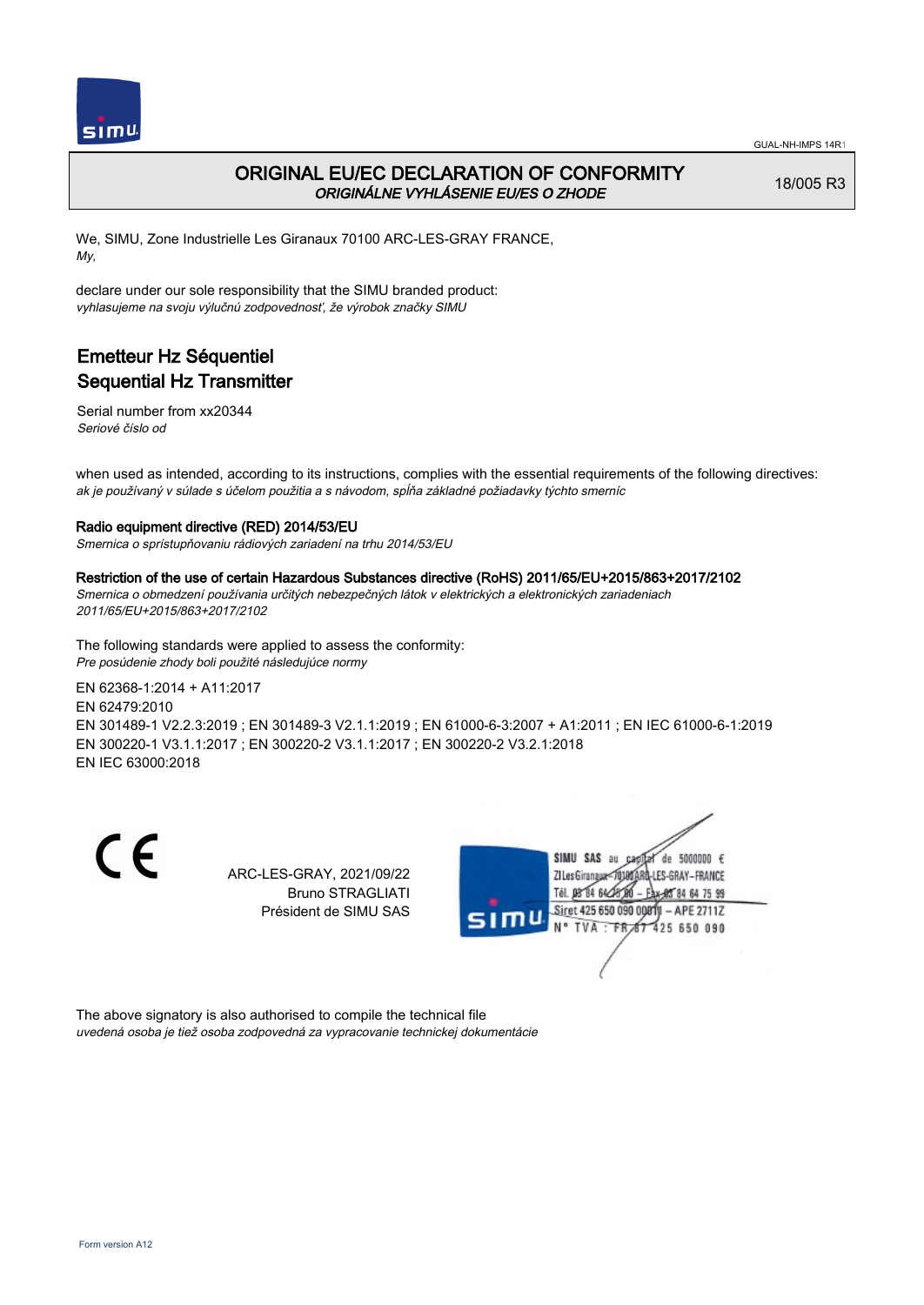

## ORIGINAL EU/EC DECLARATION OF CONFORMITY IZJAVA O SKLADNOSTI / IZJAVA O LASTNOSTIH

18/005 R3

We, SIMU, Zone Industrielle Les Giranaux 70100 ARC-LES-GRAY FRANCE, Mi,

declare under our sole responsibility that the SIMU branded product: S polno odgovornostjo izjavljamo, da izdelki blagovne znamke SIMU

# Emetteur Hz Séquentiel Sequential Hz Transmitter

Serial number from xx20344 'Serijska številka

when used as intended, according to its instructions, complies with the essential requirements of the following directives: ko se uporabljajo v skladu z namembnostjo in navodili, ustrezajo bistvenim zahtevam naslednjih direktiv

### Radio equipment directive (RED) 2014/53/EU

Ditrektiva o Radijski opremi 2014/53/EU

### Restriction of the use of certain Hazardous Substances directive (RoHS) 2011/65/EU+2015/863+2017/2102

Direktiva RoHS 2011/65/EU+2015/863+2017/2102

The following standards were applied to assess the conformity: Za preverjanje skladnosti so bili uporabljeni naslednji standardi

EN 62368‑1:2014 + A11:2017 EN 62479:2010 EN 301489‑1 V2.2.3:2019 ; EN 301489‑3 V2.1.1:2019 ; EN 61000‑6‑3:2007 + A1:2011 ; EN IEC 61000‑6‑1:2019 EN 300220‑1 V3.1.1:2017 ; EN 300220‑2 V3.1.1:2017 ; EN 300220‑2 V3.2.1:2018 EN IEC 63000:2018

 $\epsilon$ 

ARC-LES-GRAY, 2021/09/22 Bruno STRAGLIATI Président de SIMU SAS



The above signatory is also authorised to compile the technical file Podpisnik, naveden zgoraj, je pooblaščen tudi za pripravo tehnične dokumentacije